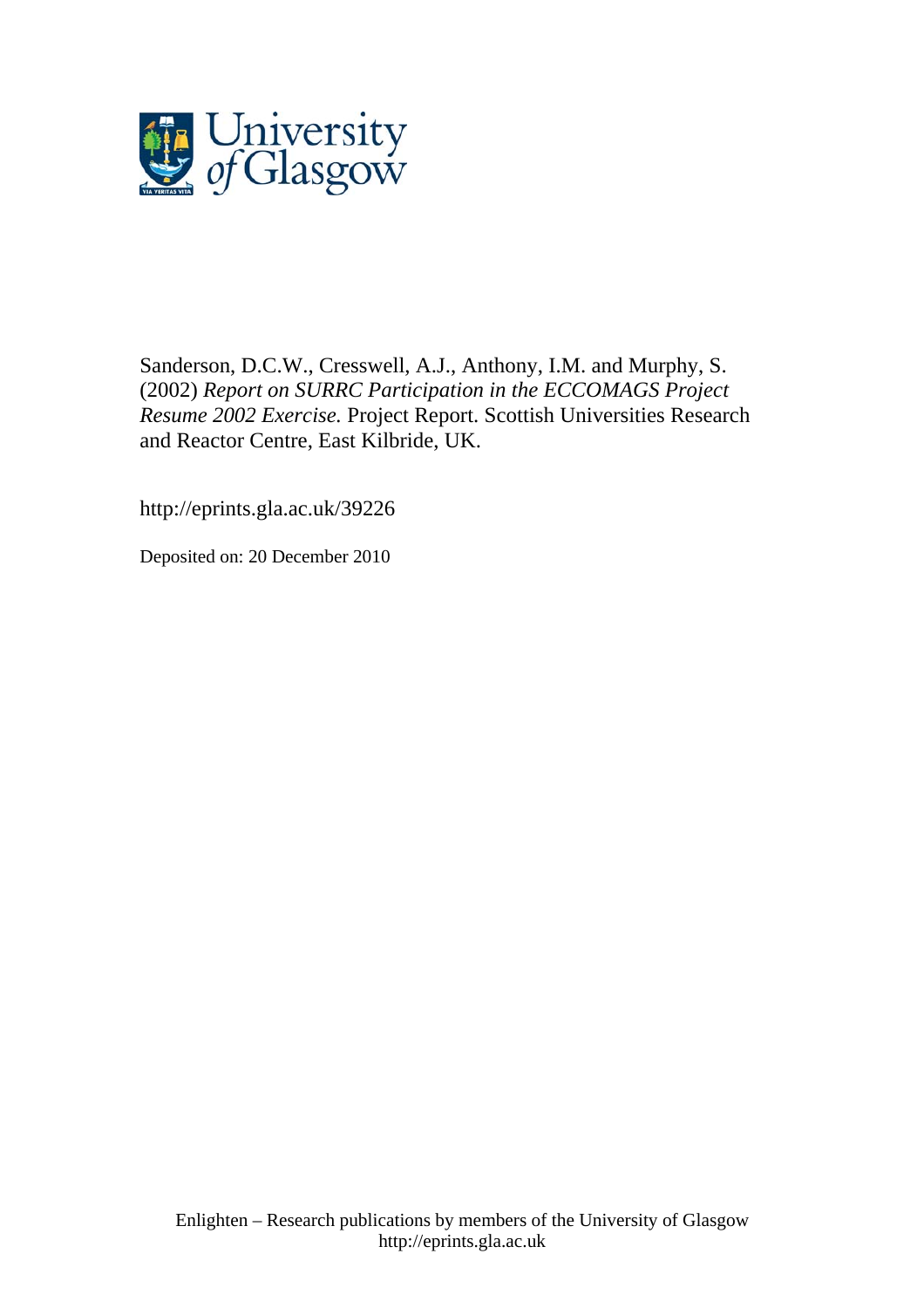

# **Report on SURRC Participation in the ECCOMAGS Project Resume 2002 Exercise**

D.C.W. Sanderson, A.J. Cresswell, I.M. Anthony, S. Murphy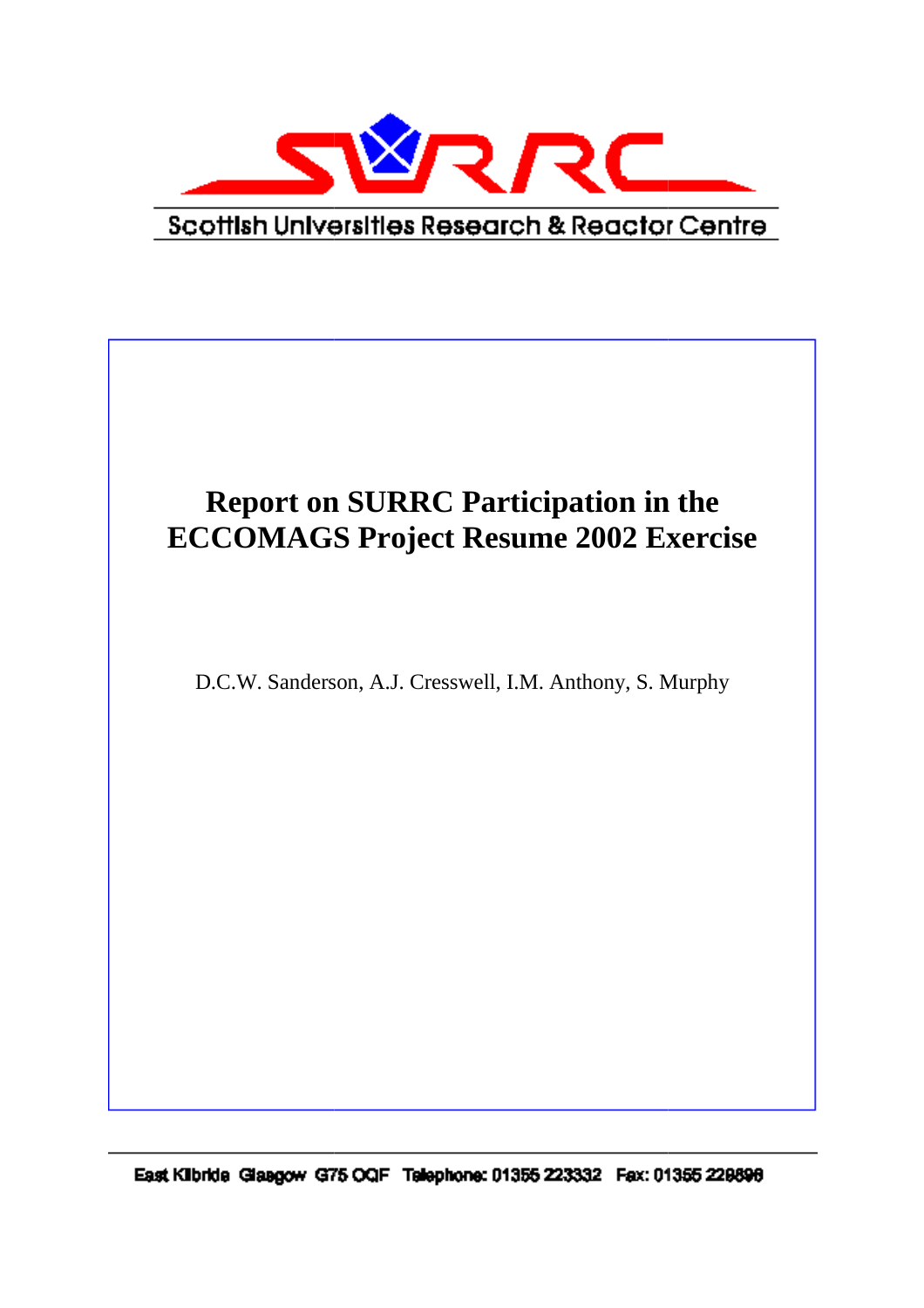## **Summary**

The SURRC Airborne Gamma Spectrometry (AGS) team participated in the ECCOMAGS Project Resume 2002 Exercise held in SW Scotland between 24<sup>th</sup> May and 4<sup>th</sup> June 2002. The SURRC team used a recently upgraded system comprising an electronics and computing rack, a 16 litre NaI(Tl) detector and a single 50% relative efficiency Ge (GMX) detector. The equipment was successfully installed in the field, and, apart from a few minor bugs in the software that were corrected, performed well.

The SURRC team collected data from the whole of each of three common areas and 2½ of the composite mapping areas between  $28<sup>th</sup>$  and  $31<sup>st</sup>$  May. In total some 30000 NaI(Tl) spectra were recorded, with approximately 16500 GMX spectra, in 22 hours of survey time covering an area of approximately  $800 \text{ km}^2$ .

Spectral stripping factors for the NaI(Tl) system were determined from calibration pads just prior to deployment. Background measurements were made on at least a daily basis during the exercise, and altitude correction factors were determined from hover manoeuvres over the Inch Farm calibration site. A sensitivity coefficient for  $137$ Cs activity per unit area determined from the Inch Farm data was consistent with values determined previously on similar sites. A value for dose rate conversion used for many years, and verified against ground based measurements on several occasions, was used. At present the natural activity data has not been evaluated.

Processed data for the NaI(Tl) system reporting  $137Cs$  activity per unit area and dose rate were provided to the exercise coordinators, along with a full spectral record and maps produced from this data, before the end of the exercise. No changes to the data processing coefficients have been applied since the exercise. The GMX  $^{137}$ Cs data was processed after the exercise, and submitted to the exercise coordinators in January 2003.

The results of the survey flights, both dose rate and <sup>137</sup>Cs activity per unit area, are presented here. The results for the common areas agree very well with those produced by other European AGS teams participating in the exercise, and the ground based measurements.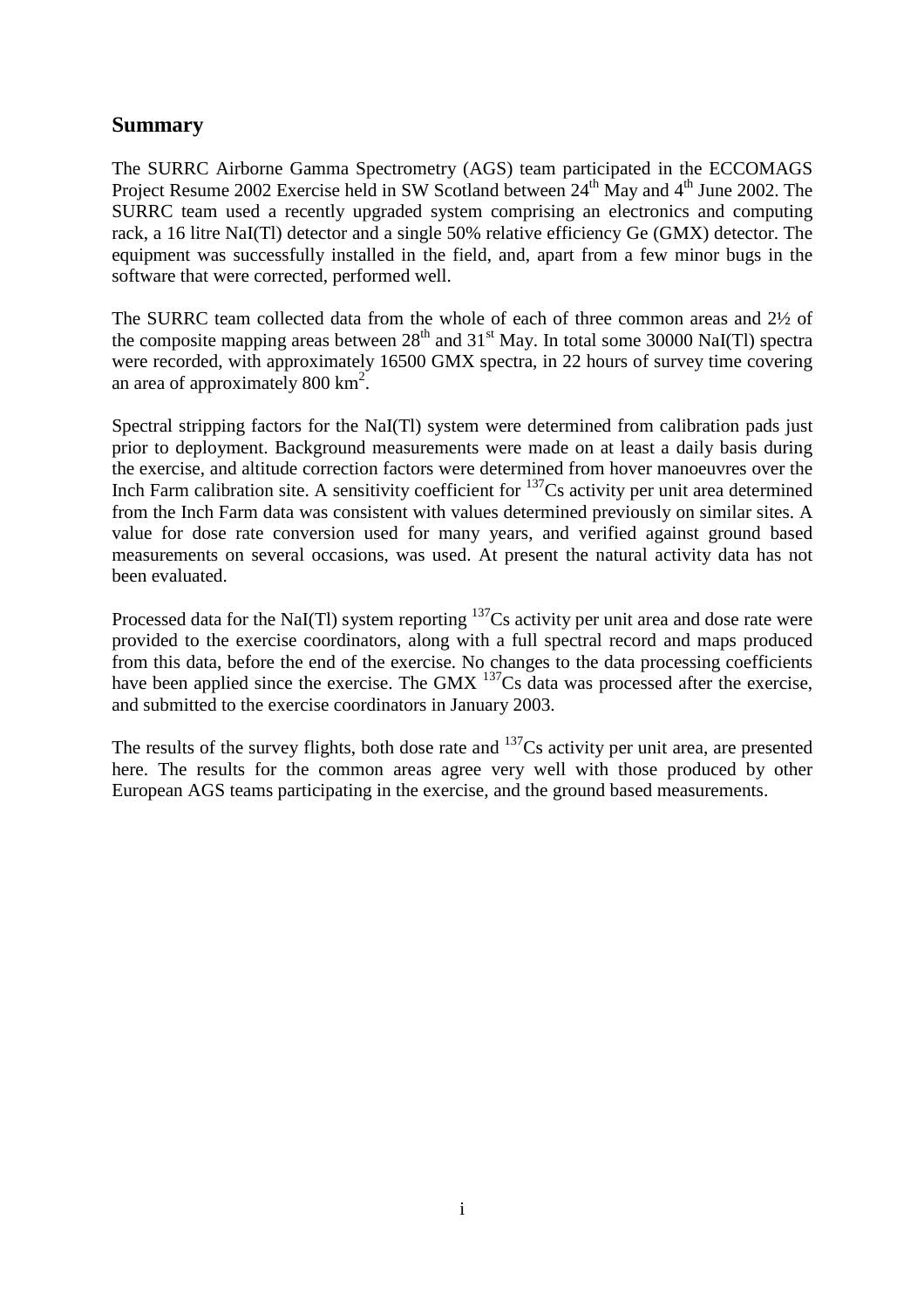## **Acknowledgements**

The Airborne Gamma Spectrometry (AGS) team at the Scottish Universities Research and Reactor Centre are grateful for the financial support and encouragement given to them by the sponsoring organisations SNIFFER (Scottish and Northern Ireland Forum For Environmental Research), Scottish Executive, Environmental and Heritage Service (Northern Ireland), Scottish Environment Protection Agency, the Environment Agency, and British Nuclear Fuels, as well as the Food Standards Agency (London). They are also grateful to the European Commission - DG RTD for support for team mobilisation costs.

The aircraft used for the exercise was supplied by PDG Helicopters, and flown by Campbell Brant. Liquid nitrogen, for cyrogenic cooling of the Ge detector, was supplied by Lloyds Syddell. Anne Sommerville and Mark Giannitrapani assisted with fieldwork.

The team are also grateful to Mr David Brinton, Assistant Factor for the Earl of Stair Estates for allowing helicopter access to the private airfield on the Stair Estate for aircraft parking and refuelling, and to West Freugh airbase for refuelling services and hanger facilities.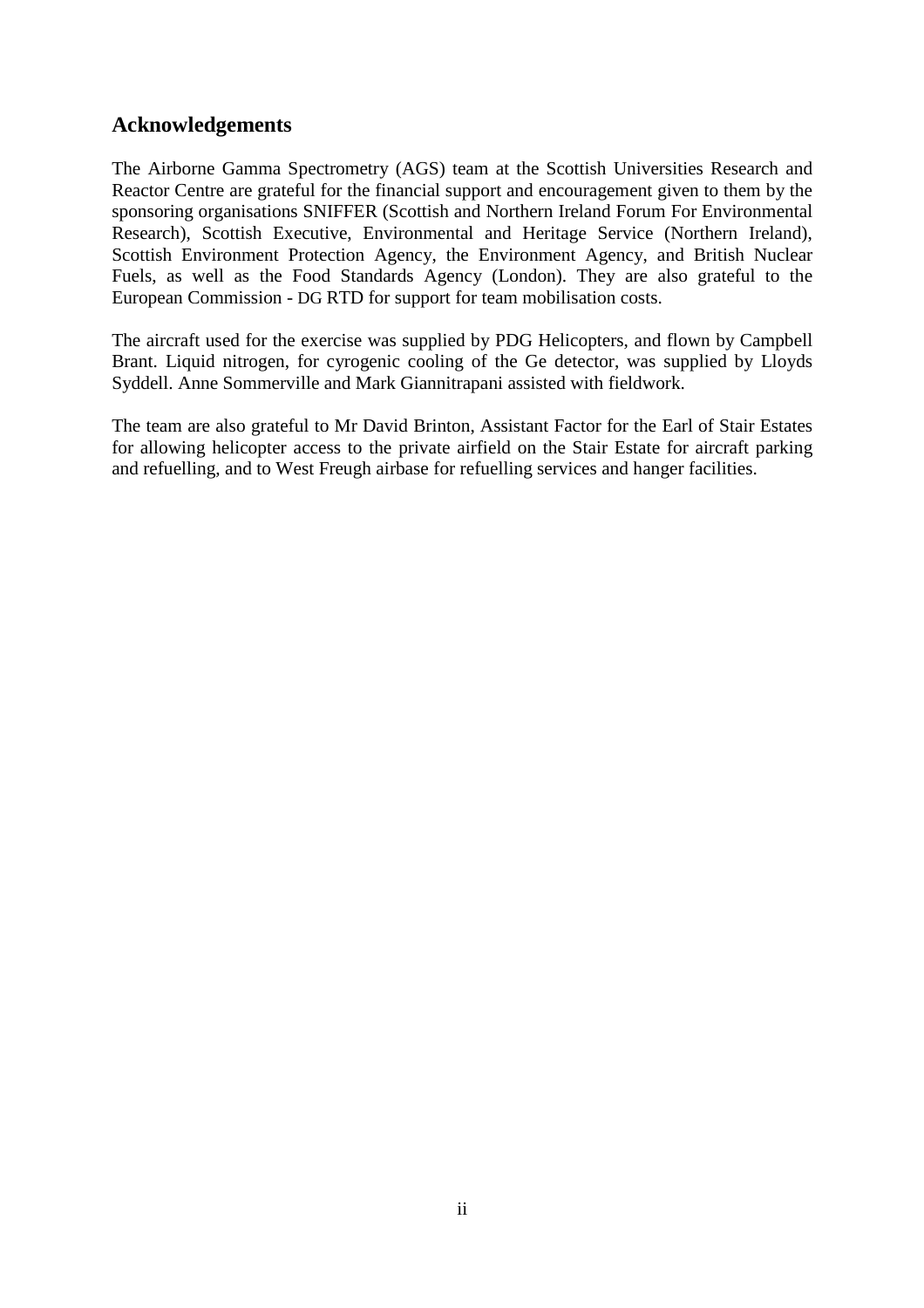# **Contents**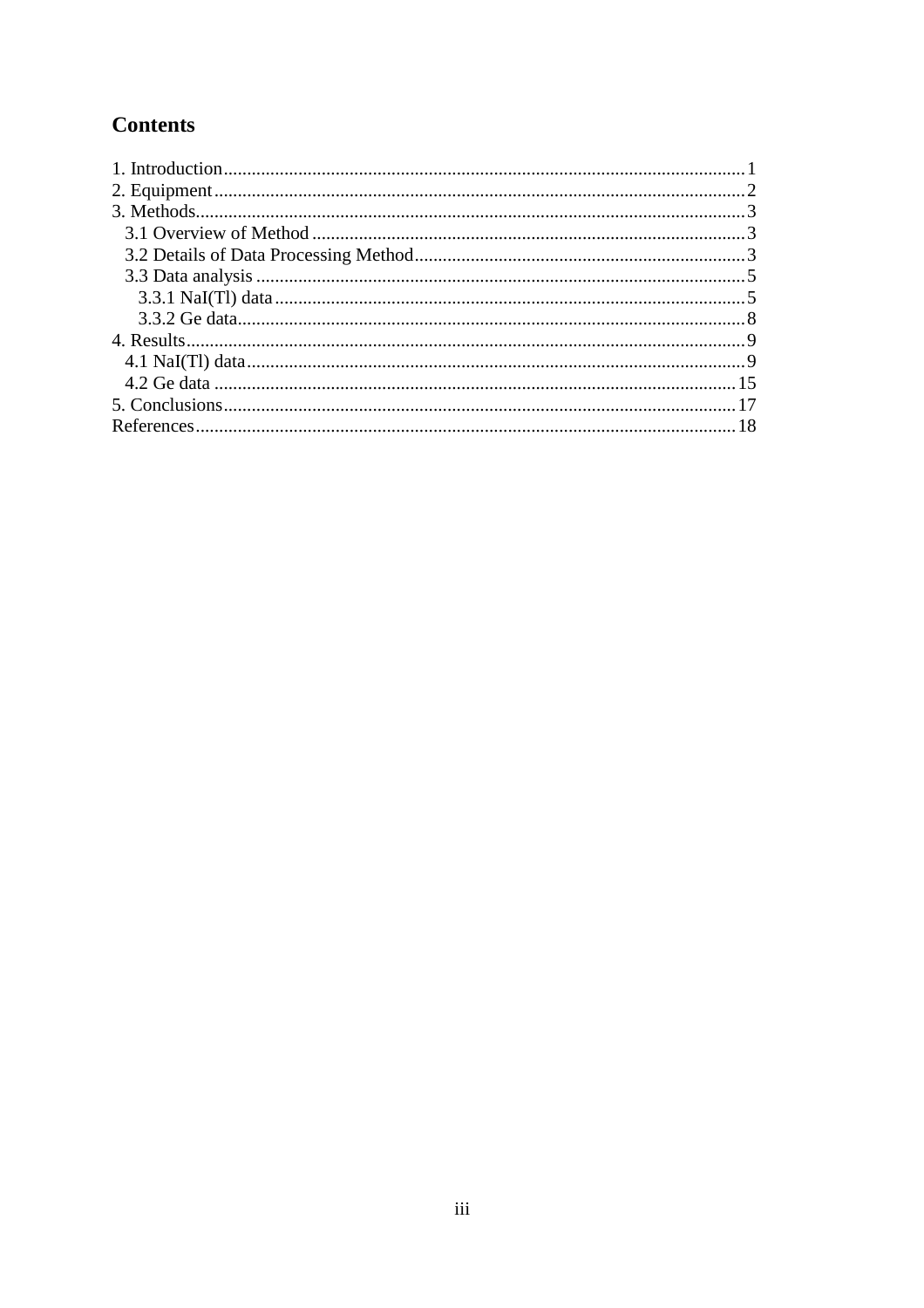## **1. Introduction**

Airborne gamma ray spectrometry (AGS) has a unique capability for recording environmental radioactivity over large areas in short timescales. For this reason it is emerging as a key technique for gathering information on radioactive contamination for emergency response. Recent work, in particular a Concerted Action funded under the European 4<sup>th</sup> Framework and the ongoing ECCOMAGS project (European Calibration and Coordination of Mobile and Airborne Gamma Spectrometry) funded under the European  $5<sup>th</sup>$  Framework, has established the role of AGS in nuclear emergency response. This has included the production of draft protocols on using AGS methods for mapping dose rate and radionuclide deposition as a first step towards harmonisation of methodology and standardisation of results. A major component of the ECCOMAGS project is to test and validate these procedures in the form of an international collaborative trial.

To this end, an exercise took place between the 24th of May and the 4th of June 2002 with operations conducted from the West Freugh airbase, located in the Dumfries and Galloway region of SW Scotland. Airborne and ground-based measurements were taken at three calibration sites (pre-characterised prior to the exercise) and three common areas to facilitate intercomparisons between airborne measurement teams, and between airborne and ground based methods. Additional tasks involving surveying of adjacent areas were defined to demonstrate the capability of AGS to map large areas collaboratively.

The Airborne Gamma Spectrometry (AGS) team based at SURRC fully participated in this exercise. This report details the instrumentation and methodology employed by the SURRC team during the exercise, and the results of the survey tasks.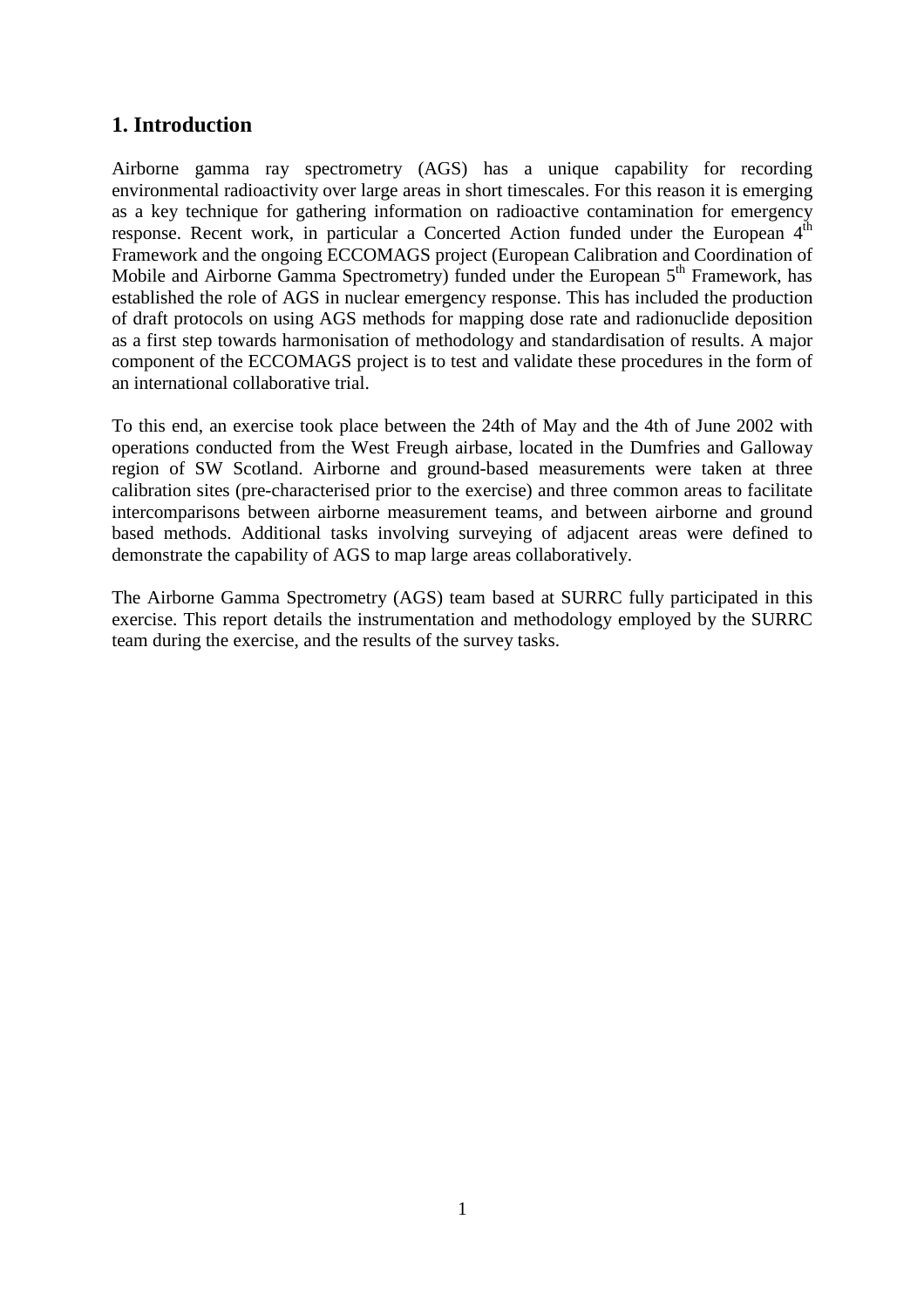# **2. Equipment**

The system used by the SURRC team consisted of a high volume 16 litre thallium doped sodium iodide (NaI(Tl)) spectrometer, a single 50% efficiency Ge semiconductor (GMX) detector, an electronics rack containing power supplies, nucleonics and computer and two GPS systems. The first GPS system, a Navstar unit attached to the electronics rack and connected to the logging computer, was used to log the aircraft position at the start and end of each spectrum recorded. The second system, a hand held Garmin unit, was programmed with waypoints for the survey grids and was used by the pilot for navigation.

The equipment used was an updated system, based on the same principles as the older systems that have been used by the SURRC team for many years. The new system uses a more modern computer, a detector pack with new or refurbished crystals, new MCA cards allowing greater flexibility in the use of different detector systems, and custom software written in C++ using the same principles as the older software. The computer contains a 600MHz Celeron processor, with 128MB RAM and a 10GB hard drive, with an internal IDE 250MB ZIP drive for data back up. A 14bit analogue-to-digital/digital-to-analogue (ADDA) card is used to measure the voltage output of the aircrafts' radar altimeter. An Ortec µACE multichannel buffer card was installed to collect spectra from the NaI(Tl) detector. An Ortec 920E 16 input MCB with computer interface card were used to collect spectra from the GMX detector, the extra channels could be used to collect data from additional Ge detectors. The software uses the same data acquisition method and data storage formats as codes used on the older systems, with changes to the user interface (including an optional spectral display) and real-time spectral analysis using six spectral windows.

The equipment was installed in a twin engine AS355 Squirrel helicopter, fitted with a radar altimeter, at the disused Castle Kennedy airfield just to the north of the West Freugh airbase on the morning of Sunday 26th May 2002, as the airbase itself was closed over the weekend. Initial test flights were conducted, including calibration of the radar altimeter reading by means of a hover manoeuvre and background measurements over Luce Bay, and exercise survey tasks were started. Later analysis of the data, specifically the background measurements, indicated that one of the crystals was not operating; checks determined that this was because it hadn't been turned back on following trimming of the detector pack.

During the course of the survey a few minor faults with the system were noted. Some software bugs were corrected during the survey, although a major bug which prevented the use of the more sophisticated Garmin GPS unit for position logging was not fixed until after the exercise. A faulty earth connection in the cable connecting the rack to the aircraft power supply was noted towards the end of the survey. This resulted in a loss of the radar altimetry signal due to earthing through the cable. The fault was fixed in the field and the suspect ground clearance data checked by comparison of the altitude recorded by the GPS system with a Digital Terrain Model (DTM), which showed that the recorded ground clearance was OK.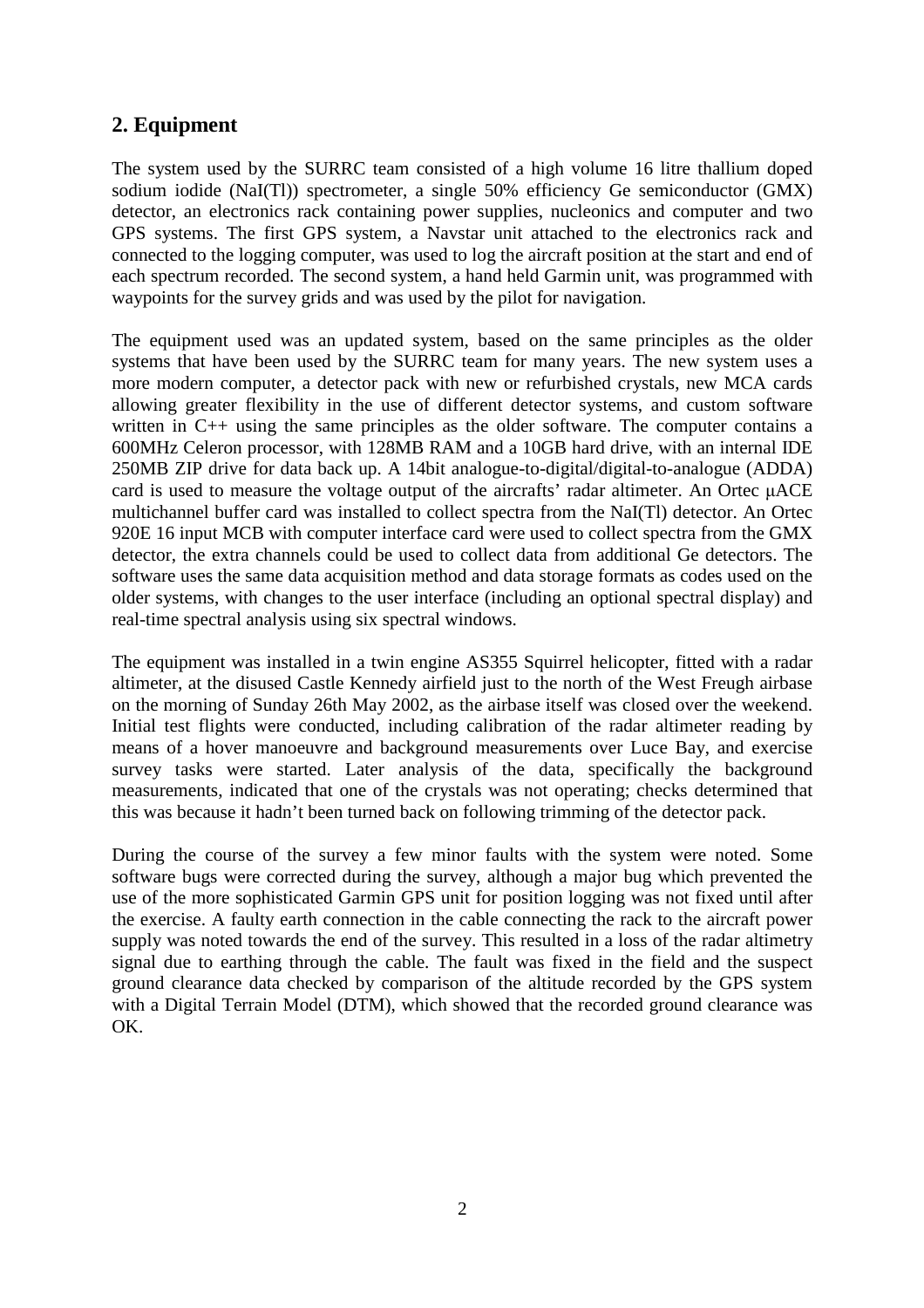## **3. Methods**

#### **3.1 Overview of Method**

The detector system performance (gain, resolution and sensitivity) was checked at the start of each day, and trimmed as necessary. Background measurements were made over Luce Bay at the start or end of most survey flights. During flight the NaI(Tl) detector gain was monitored using the <sup>40</sup>K peak at 1462keV. Spectra were recorded from the NaI(Tl) spectrometer with a 2s integration time, and 4s for the GMX detector. Files containing 2 NaI(Tl) spectra and one GMX spectrum were written to disk, together with timing information, GPS positioning data and time-averaged radar altimetry data.

Six spectral windows were defined, 5 nuclide specific channels (for  $^{137}Cs$ ,  $^{60}Co$ ,  $^{40}K$ ,  $^{214}Bi$ ) and  $^{208}$ Tl) and a sixth window corresponding to 450-3000 keV was used to determine dose rate. Background count rates for each of these channels were determined from flights over Luce Bay. Spectral stripping factors were determined for the 5 nuclide specific spectral channels using doped concrete calibration pads prior to installation. Altitude correction factors were determined from hover manoeuvre data, and sensitivity factors were used to convert stripped altitude corrected count rates in each window to calibrated values for nuclide specific activity concentrations and dose rate. These sensitivity factors were determined in reference to the Inch Farm calibration site.

Values for the detector backgrounds in each of the 6 windows, altitude correction factors and sensitivity coefficients were used within the data acquisition code to write gross, net and stripped count rates and calibrated values to summary files during acquisition. At the end of each day all the data were copied from the hard drive onto ZIP disk for archival and restored to another computer for verification of data integrity.

#### **3.2 Details of Data Processing Method**

The data processing algorithm used converts the number of counts in a given window,  $N_i$ , to calibrated activity concentration,  $A_i$ , by a number of steps. The number of counts in a window *i* is converted to a gross count rate,  $C_{gi}$ , by dividing by the integration time. A net count rate, *Cni*, is then produced by subtraction of a background count rate, *Cbi*, recorded over water.

$$
C_{ni}=C_{gi}-C_{bi}
$$

Spectral interferences between channels are then stripped from the net count rate data. A stripping matrix, *S*, giving the fractional interference for each nuclide window in the other nuclide windows, is formed from data collected from a series of calibration pads with perspex absorber sheets to simulate an air path of several 10 s of metres. The inverse of the stripping matrix is applied to a vector containing the net count rates in each of the five radionuclide channels, *cn* , producing a vector containing the stripped counts in these channels, *cs*.

$$
\mathbf{c}_s = \mathbf{S}^{-1} \mathbf{c}_n
$$

This is coded simply as a series of linear equations in which the elements of *cs*, *Csi*, are the sum over all five radionuclide channels of the product of the elements of  $c_n$  and the elements  $s_{ij}^{-1}$  of the inverted stripping matrix.

$$
\mathbf{C}_{\mathrm{si}} \equiv \sum_{j} \mathbf{C}_{\mathrm{nj}} \ \ \mathbf{s}_{\mathrm{ij}}^{-1}
$$

Differences between the laboratory geometry and field geometries, as well as possible differences in detector performance in the laboratory and field, may introduce small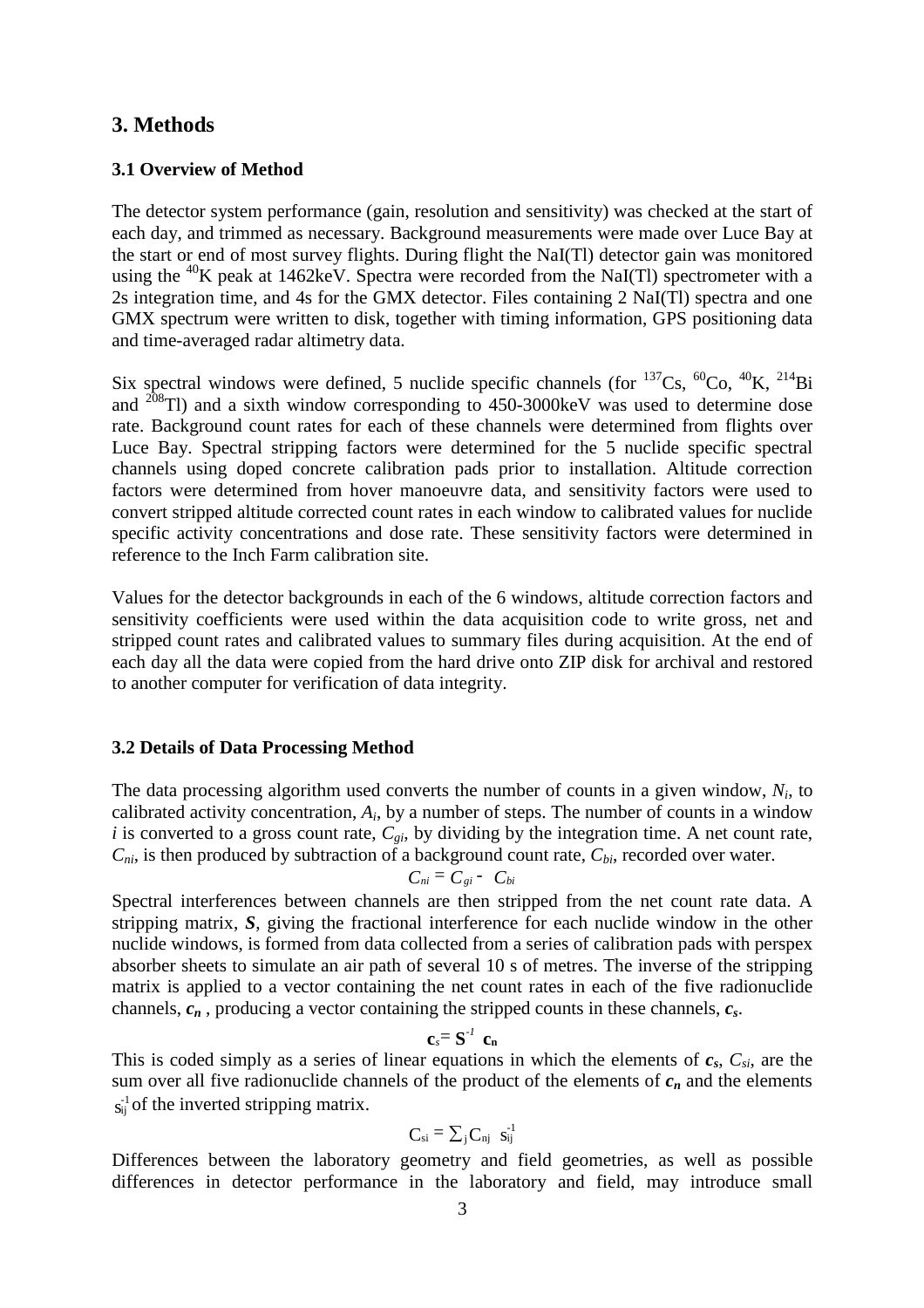systematic errors in the stripping. These can be corrected for by using a small intercept in the sensitivity calibration coefficients, although this requires the use of at least two calibration sites with different activity levels.

The altitude correction coefficients normalize the stripped data to a ground clearance of 100 m, using an exponential altitude dependence. The altitude corrected count rates, *Cai*, are determined from the stripped count rates,  $C_{si}$ , by:

$$
C_{ai} \equiv C_{si} \, e^{(A\text{-}100)^* a_{ci}}
$$

where *A* is the ground clearance and  $a_{ci}$  the altitude correction coefficient. The altitude correction coefficient is determined from the gradient of a plot of the logarithm of stripped count rates against altitude at the calibration site.

The sensitivity calibration constants,  $s_i$  and  $s_{i'}$ , convert the altitude corrected stripped count rates to calibrated activity concentration units ( $kBq$  m<sup>-2</sup> or Bq kg<sup>-1</sup>). They are determined from the slope  $(s_i)$  and intercept  $(s_{i'})$  of a plot of stripped count rate against activity concentration on the calibration sites for calibration manoeuvre data. To determine the intercept at least two calibration sites are required; for this exercise a single calibration site (Inch Farm) has been used for the analysis, so a zero intercept is used. The calibrated activity is simply:

$$
A_i \equiv s_i\,C_{ai} \pm s_{i'}
$$

The principal source of uncertainties for open field geometries is the statistical counting error in the gross count rate, *∆Cgi*.

$$
\Delta C_{gi} = \frac{\sqrt{N_i}}{T}
$$

where *T* is the integration time and  $N_i$  is the number of counts in channel *i*, which is simply  $C_{gi}T$ . This could be reduced by using a longer integration time, but at the expense of the spatial precision of the reading. The uncertainty in net count rates, *∆Cni*, includes the error in the background count rate, *∆Cbi*.

$$
\Delta\,\mathrm{C}_{\mathrm{ni}}=\sqrt{\Delta\,\mathrm{C}_{\mathrm{gi}}^2+\Delta\,\mathrm{C}_{\mathrm{bi}}^2}
$$

In practice,  $C_{bi}$  is determined from a large number of readings and has a negligible uncertainty in comparison to the uncertainty of a single measurement.

The stripping procedure introduces an uncertainty in each radionuclide channel that is dependent on the uncertainties on the net count rates of other radionuclides in the environment. Due to the relatively large number of spectra recorded with long (30 s) integration times used to determine the stripping matrix, the statistical uncertainties of the elements of the stripping matrix are negligible and are not considered in this analysis. The uncertainty in the net count rate is propagated through the stripping matrix

$$
\Delta \, \mathbf{C}_{\mathrm{si}}^2 = \sum_j \left( \Delta \, \mathbf{C}_{\mathrm{ni}} \ \ \mathbf{s}_{\mathrm{ij}}^{-1} \right)^2
$$

This uncertainty derived solely from counting statistics is then used for the uncertainty on the calibrated values after application of the relevant altitude correction and sensitivity factors, and included in the PRD output.

The data are mapped using an inverse distance weighted algorithm of the form  $r^p$  with  $p$  and a maximum search range determined empirically to produce a smoothed map that highlights the features of interest without either over-emphasizing individual results or over-smoothing. The mapping program generates bitmap images with geo-referencing information in a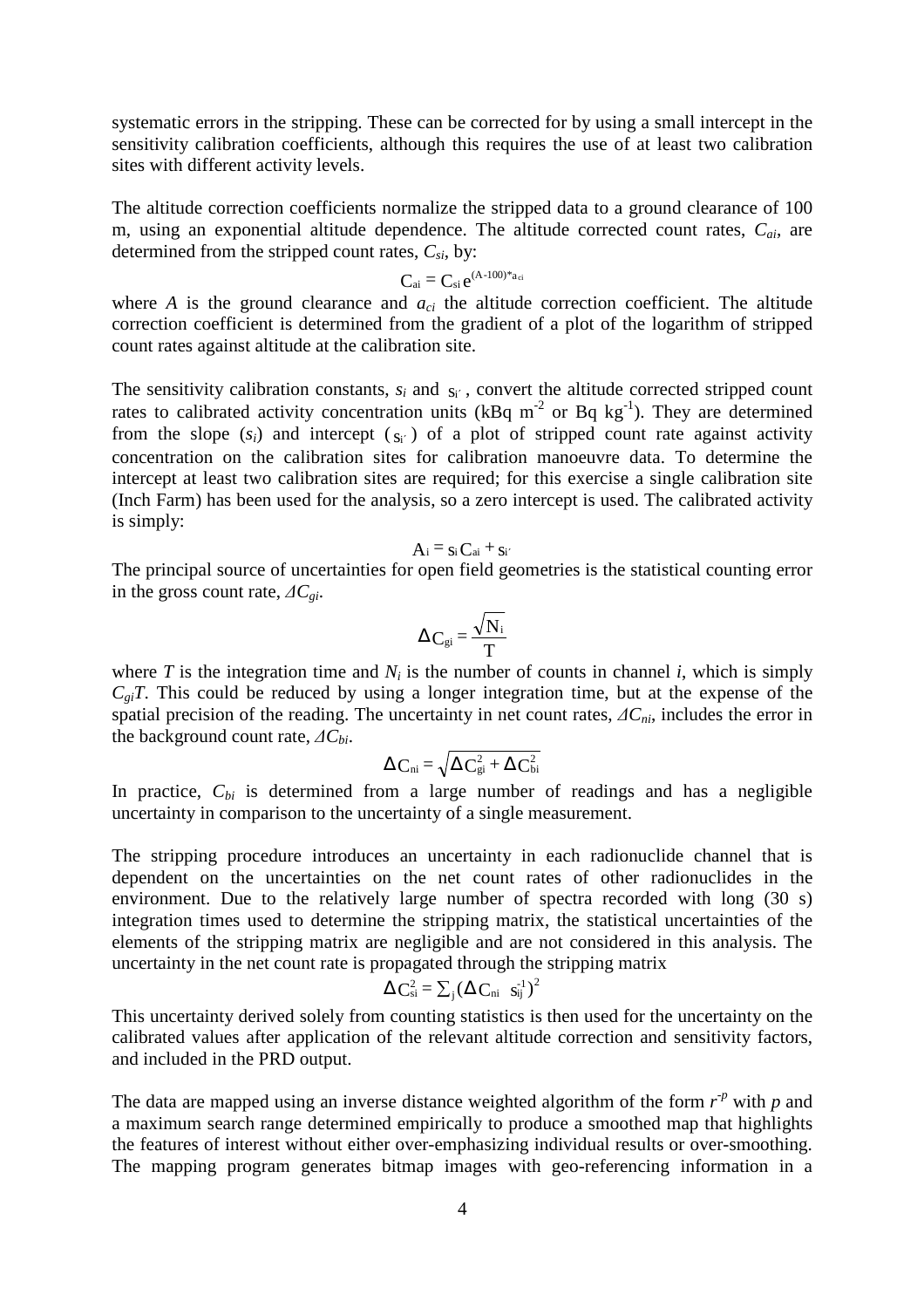separate text file, which can then be imported into GIS packages where a vector map overlay can be applied to produce final maps.

## **3.3 Data analysis**

### 3.3.1 NaI(Tl) data

Background values were determined over open water at least once each day, during this exercise these measurements were made over Luce Bay. The background values measured are given in Table 3.1. The background values on the 26<sup>th</sup> May were recorded using 3 crystals and scaled by 4/3, the mean of these values were used for subsequent analysis. As it can be seen, the later measurements do not vary significantly from these values. Table 3.2 shows a comparison of these values with earlier surveys. It can be seen that the backgrounds are comparable to more recent surveys (which used the same aircraft), and considerably less than the 1996 surveys (using a different aircraft).

A set of measurements on calibration pads was performed on the  $25<sup>th</sup>$  May at SURRC to determine the stripping factors for the new detector pack. Four pads are used, three doped with <sup>40</sup>K, uranium and thorium and a blank pad; with additional measurements with sheets doped with  $137Cs$  or a point  ${}^{60}Co$  source placed on the blank pad. Approximately 10mins of spectra were recorded with 7 perspex absorbers, equivalent to approximately 70m of air, between the detector and each pad. The stripping factors determined for the detector are given in Table 3.3. Comparison of these with previous measurements of stripping factors, in November 2000, given in Table 3.4 shows greater scatter of uranium and thorium gamma rays  $(^{214}Bi$  and  $^{208}Ti$  peaks) into lower energy spectral windows. This is possibly due to the presence of a thin sheet of aluminium in the base of the new detector pack for strengthening the case.

The stripped count rates from hover manoeuvre data at the Inch Farm calibration site were plotted against altitude using a log scale. The slope of the regression through these data points give the altitude correction factors. These are given in Table 3.5, along with values from previous surveys. It can be seen that these factors are extremely stable, even with different aircraft used.

The stripped altitude corrected count rates for the data collected during the hover manoeuvre at the Inch Farm calibration site were used to generate sensitivity factors with reference to the working values for the activities determined during pre-characterisation field work and past experience of detector calibration including previous calibrations, Monte Carlo simulations of detector response and theoretical modelling of the effect of source depth profiles. The sensitivity values used for this exercise, along with those used in other recent surveys, are given in Table 3.6.

The dose rate sensitivity factor used is one that has been used by the SURRC team for many years, and is reported in the SURRC Annexe to the dose rate protocol (ECCOMAGS 2002). The dose rates determined by AGS using this method have been favourably compared to ground based measurements on several occasions (Sanderson *et al* 1992, Sanderson *et al* 1993).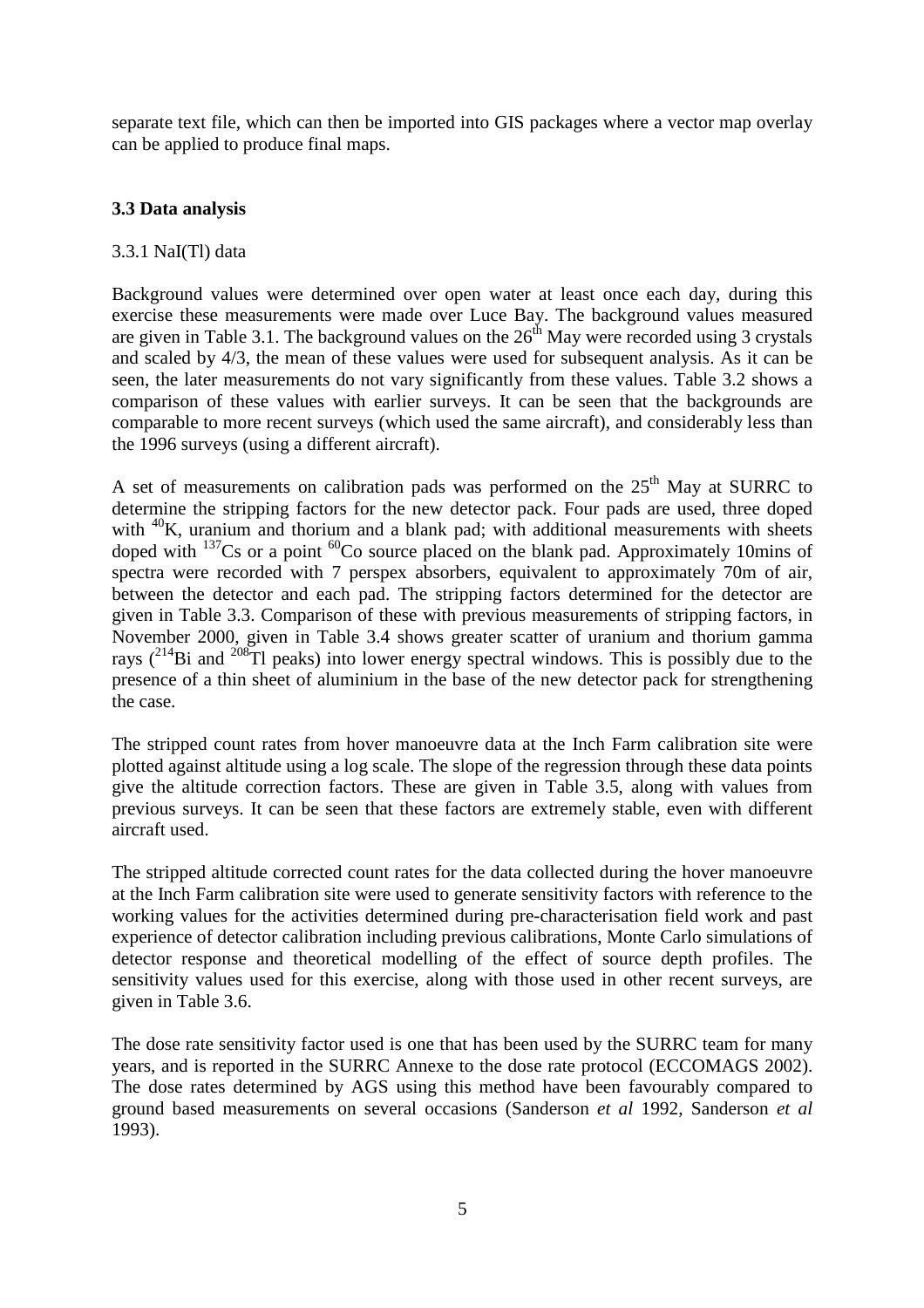The sensitivity factor for  $137$ Cs used was determined for the measurements at Inch Farm. It is similar to the calibration factors determined in recent surveys (in 1999 and 2000) using calibration sites on the Caerlaverock salt marsh in the Inner Solway, with a mean mass depth of approximately 15 g cm-2. During some recent work in NW Cumbria it was shown that <sup>137</sup>Cs activity concentrations from a terrestrial site, with a mean mass depth of 8.5 g cm<sup>-2</sup> determined from a limited set of soil samples, were over estimated by a approximately 20% using the Caerlaverock calibration. From this previous experience, a sensitivity of approximately  $0.27 \text{ kBq m}^{-2} \text{cps}^{-1}$  would be appropriate for such a terrestrial environment. This was, however, for the old detector pack whereas the new pack has a 5mm thick aluminium sheet inside the pack for structural support. It would be expected that this would provide some additional attenuation of the signal, and hence increase the sensitivity constant above this level. The  $0.32$  kBq m<sup>-2</sup> cps<sup>-1</sup> value used here would not seem unreasonable.

| Date        | Time | Ch1            | Ch2            | Ch3            | Ch4           | Ch5           | Ch6         |
|-------------|------|----------------|----------------|----------------|---------------|---------------|-------------|
| 26/05       | 1125 | $39.5 \pm 0.6$ | $13.4 \pm 0.4$ | $14.4 \pm 0.4$ | $7.4 \pm 0.3$ | $5.6 \pm 0.3$ | $143 \pm 1$ |
|             | 1410 | $39.9 \pm 0.7$ | $14.6 \pm 0.4$ | $15.6 \pm 0.4$ | $6.9 \pm 0.3$ | $6.0 \pm 0.2$ | $145 + 1$   |
| 27/05       | 1840 | $34.2 \pm 0.8$ | $13.5 \pm 0.5$ | $14.7 \pm 0.5$ | $6.3 \pm 0.3$ | $5.3 \pm 0.3$ | $129 \pm 1$ |
|             | 1940 | $34.0 \pm 0.7$ | $13.9 \pm 0.5$ | $16.0 \pm 0.5$ | $5.8 \pm 0.3$ | $5.7 \pm 0.3$ | $130+1$     |
| 28/05       | 1015 | $36.7 \pm 2.2$ | $12.4 \pm 0.6$ | $15.9 \pm 0.7$ | $7.1 \pm 0.7$ | $5.8 \pm 0.5$ | $134 + 2$   |
|             | 1230 | $37.4 \pm 0.8$ | $14.7 \pm 0.6$ | $15.6 \pm 0.6$ | $7.9 \pm 0.3$ | $5.9 \pm 0.4$ | $141 + 2$   |
|             | 1315 | $38.2 \pm 0.5$ | $14.7 \pm 0.3$ | $15.6 \pm 0.4$ | $7.0 \pm 0.3$ | $5.5 \pm 0.2$ | $140+1$     |
|             | 1610 | $42.1 \pm 1.1$ | $16.2 \pm 0.7$ | $17.9 \pm 0.7$ | $9.2 \pm 0.4$ | $5.4 \pm 0.5$ | $154 \pm 3$ |
| 29/05       | 1005 | $35.1 \pm 1.1$ | $12.7 \pm 0.5$ | $15.4 \pm 0.5$ | $6.9 \pm 0.5$ | $5.1 \pm 0.3$ | $133+2$     |
| Values used |      | $39.7 \pm 0.5$ | $14.0 \pm 0.3$ | $15.0 \pm 0.3$ | $7.2 \pm 0.2$ | $5.8 \pm 0.2$ | $144 + 1$   |

| Table 3.1: Background count rates for the NaI(Tl) system measured during the exercise. |  |  |
|----------------------------------------------------------------------------------------|--|--|
|                                                                                        |  |  |

| Date                         | Survey           | Ch1            | Ch2            | Ch3            | Ch4           | Ch5         | Ch6       |
|------------------------------|------------------|----------------|----------------|----------------|---------------|-------------|-----------|
| May 2002                     | <b>ECCOMAGS</b>  | $39.7 \pm 0.5$ | $14.0 \pm 0.3$ | $15.0 \pm 0.3$ | $7.2 \pm 0.2$ | $5.8 + 0.2$ | $144 + 1$ |
|                              | Exercise         |                |                |                |               |             |           |
| June $2000$                  | <b>DETR West</b> | 34.5           | 14.2           | 15.9           | 7.9           | 7.4         | 155       |
| Sanderson <i>et al</i> 2001b | Cumbria          |                |                |                |               |             |           |
| March 2000                   | <b>DETR West</b> | 39.0           | 15.5           | 17.0           | 7.3           | 7.3         | 154       |
| Sanderson <i>et al</i> 2001a | Cumbria          |                |                |                |               |             |           |
| October 1996                 | <b>Sizewell</b>  | 53.8           | 20.1           | 21.5           | 11.7          | 8.9         | 202       |
| Sanderson <i>et al</i> 1997b |                  |                |                |                |               |             |           |
| September 1996               | Newbury          | 54.6           | 20.4           | 21.2           | 11.6          | 9.7         | 205       |
| Sanderson <i>et al</i> 1997a |                  |                |                |                |               |             |           |

**Table 3.2:** Comparisons of NaI(Tl) backgrounds over previous surveys.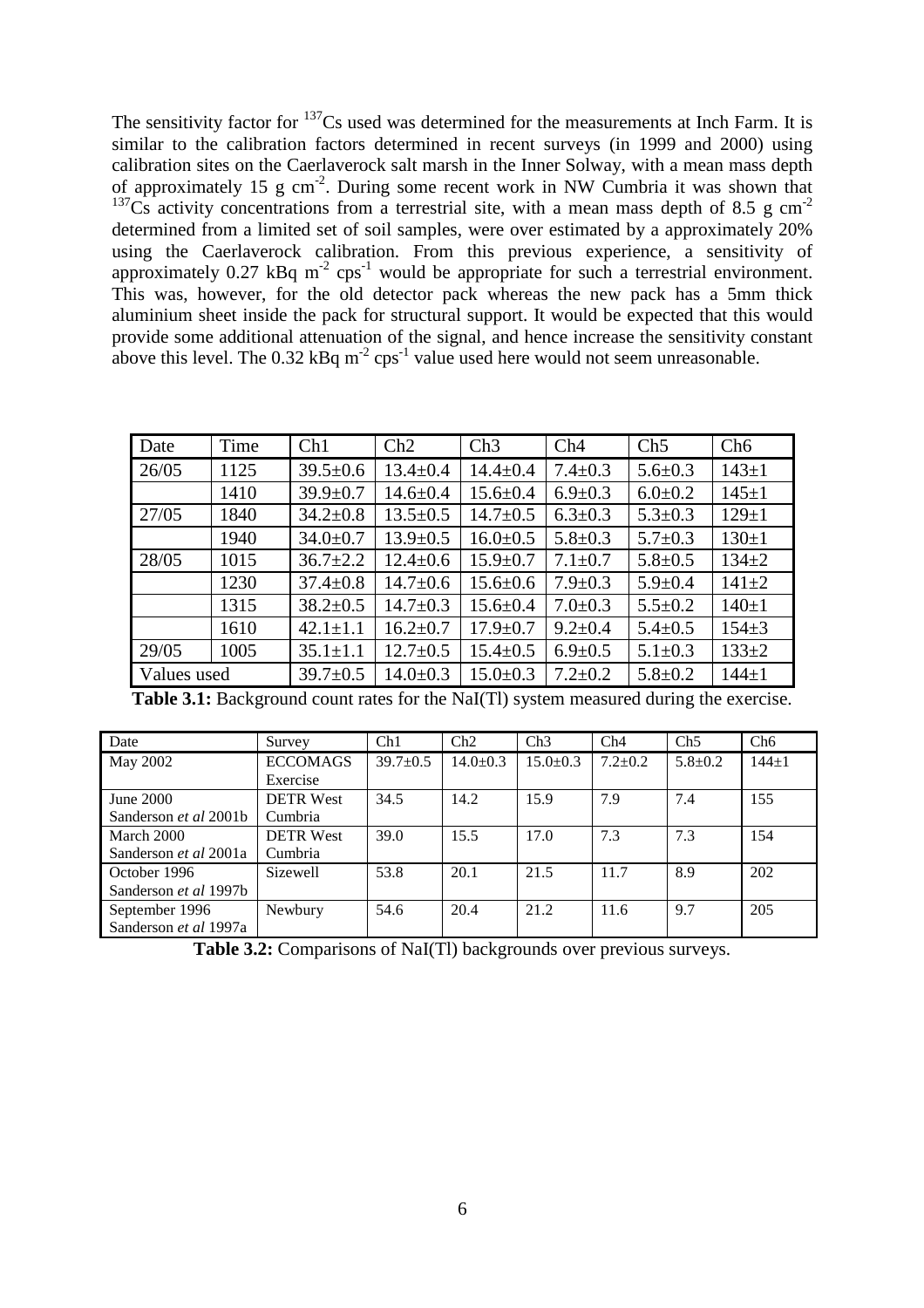|                  |             | Window   |                 |                         |         |  |  |
|------------------|-------------|----------|-----------------|-------------------------|---------|--|--|
|                  | $^{137}$ Ce | $60\sim$ | 40 <sub>T</sub> | $^{214}$ B <sub>1</sub> | $208$ T |  |  |
| $^{137}$ Ce      |             |          |                 |                         |         |  |  |
| 60 <sub>CP</sub> | 0.45        |          | 0.21            |                         |         |  |  |
| 40 <sub>V</sub>  | 0.72        | 0.51     |                 |                         |         |  |  |
| $^{214}$ B       | 4.63        | 1.99     | 1.04            |                         |         |  |  |
| $208 - 1$        | 4.19        | 0.87     | 0.81            | 0.60                    |         |  |  |

**Table 3.3:** Stripping factors measured May 2002.

|             | Window     |                        |                 |             |           |  |
|-------------|------------|------------------------|-----------------|-------------|-----------|--|
|             | $^{137}Cs$ | 60 <sub>CP</sub><br>-0 | 40 <sub>U</sub> | $^{214}B_1$ | $208 - 1$ |  |
| $^{137}$ Ce |            | 0.005                  |                 |             |           |  |
| $^{60}$ Co  | 0.51       |                        | 0.52            | 0.037       | 0.024     |  |
| $^{40}$ K   | 0.67       | 0.49                   |                 |             |           |  |
| $^{214}Bi$  | 3.37       | 1.52                   | 0.96            |             | 0.075     |  |
| $208 - 1$   | 2.53       | 0.69                   | 0.62            | 0.45        |           |  |

**Table 3.4:** Stripping factors measured November 2000 (Sanderson *et al* 2001c).

| Window | May 2002 | April 1999-June 2000               | September 1996        |
|--------|----------|------------------------------------|-----------------------|
|        |          | Sanderson et al 2000, 2001a, 2001b | Sanderson et al 1997a |
|        | 0.0130   | 0.0132                             | 0.013                 |
|        | 0.011    | 0.010                              | 0.01                  |
| 3      | 0.00898  | 0.010                              | 0.01                  |
| 4      | 0.00584  | 0.00661                            | 0.009                 |
|        | 0.00760  | 0.00768                            | 0.007                 |
| 6      | 0.00945  | 0.00945                            | 0.0098                |

**Table 3.5:** Altitude correction coefficients for the NaI(Tl) system.

| Window | May 2002 | June 2000         | April 1999      | September 1996  | Units        |
|--------|----------|-------------------|-----------------|-----------------|--------------|
|        |          | Sanderson et al   | Sanderson et al | Sanderson et al |              |
|        |          | 2001 <sub>b</sub> | 2000            | 1997a           |              |
|        | 0.321    | 0.340             | 0.282           | 0.11            | $kBq m-2$    |
| 2      |          |                   |                 |                 | cps          |
| 3      | 11.44    | 6.817             | 6.78            | 6.77            | $Bq kg^{-1}$ |
|        | 3.77     | 2.019             | 3.16            | 3.16            | $Bq kg^{-1}$ |
|        | 0.819    | 0.575             | 0.47            | 0.47            | $Bq kg^{-1}$ |
| 6      | 0.0007   | 0.0007            | 0.0007          | 0.0007          | $mGy a^{-1}$ |

Table 3.6: Sensitivity coefficients for the NaI(Tl) system.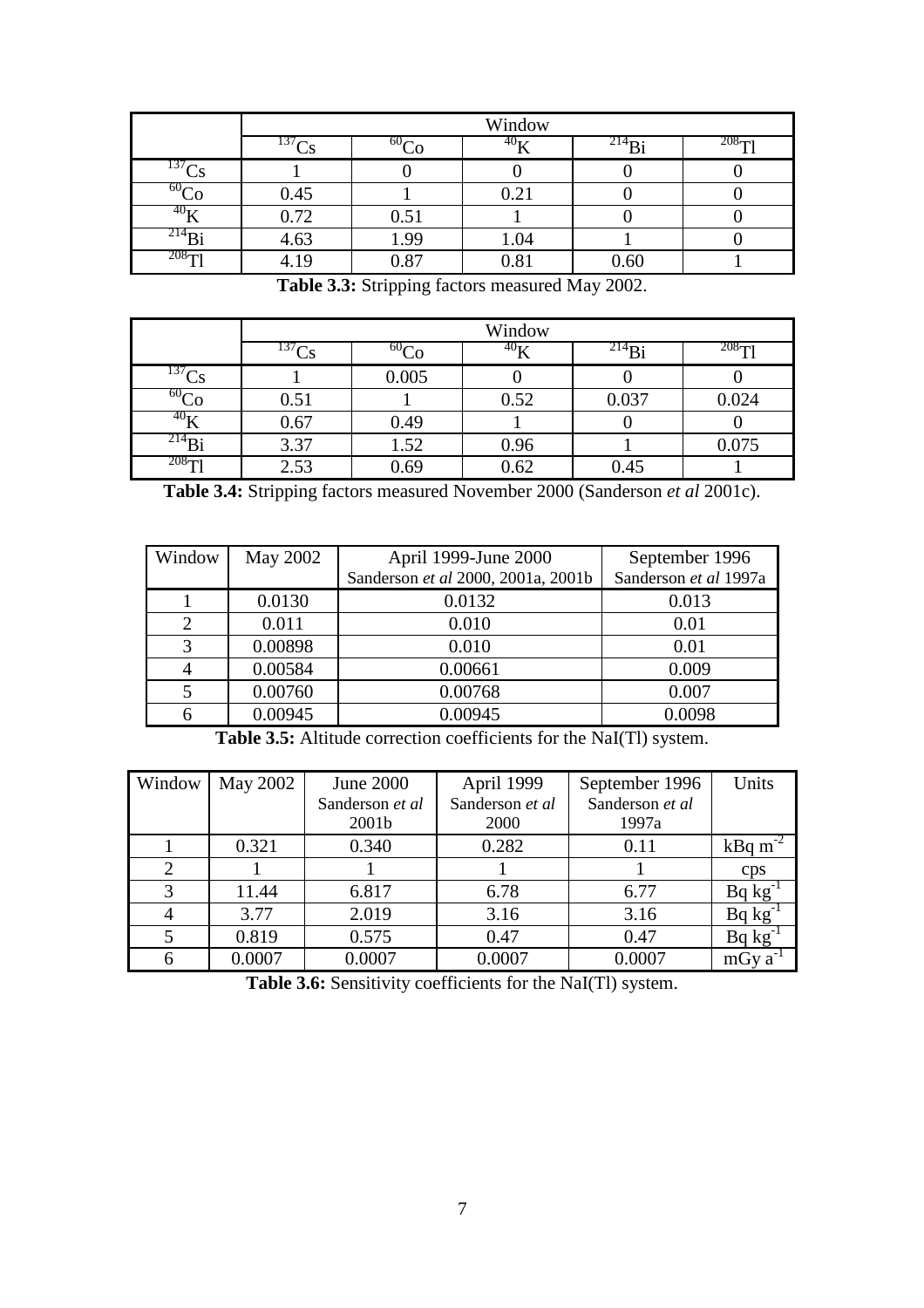#### 3.3.2 Ge data

The data processing method used for the Ge spectrometry data was identical to that employed for the NaI(Tl) system, except no spectral stripping was employed. Six spectral windows were defined covering peaks for <sup>241</sup>Am, <sup>137</sup>Cs, <sup>60</sup>Co, <sup>40</sup>K, <sup>214</sup>Bi and <sup>208</sup>Tl. In principal a background could be determined using spectral windows on either side of the peaks with an interpolation between them, however here the backgrounds were determined from measurements over water. Low statistics in the spectral windows corresponding to all isotopes except <sup>137</sup>Cs resulted in no altitude correction and sensitivity coefficients being defined for these. The data for <sup>137</sup>Cs were, however, calibrated using data collected from the hover manoeuvre at the Inch Farm calibration site. An additional window, reporting simple count rates for a low energy window, was used to aid identification of data affected by microphonics that were then deleted from the calibrated data set.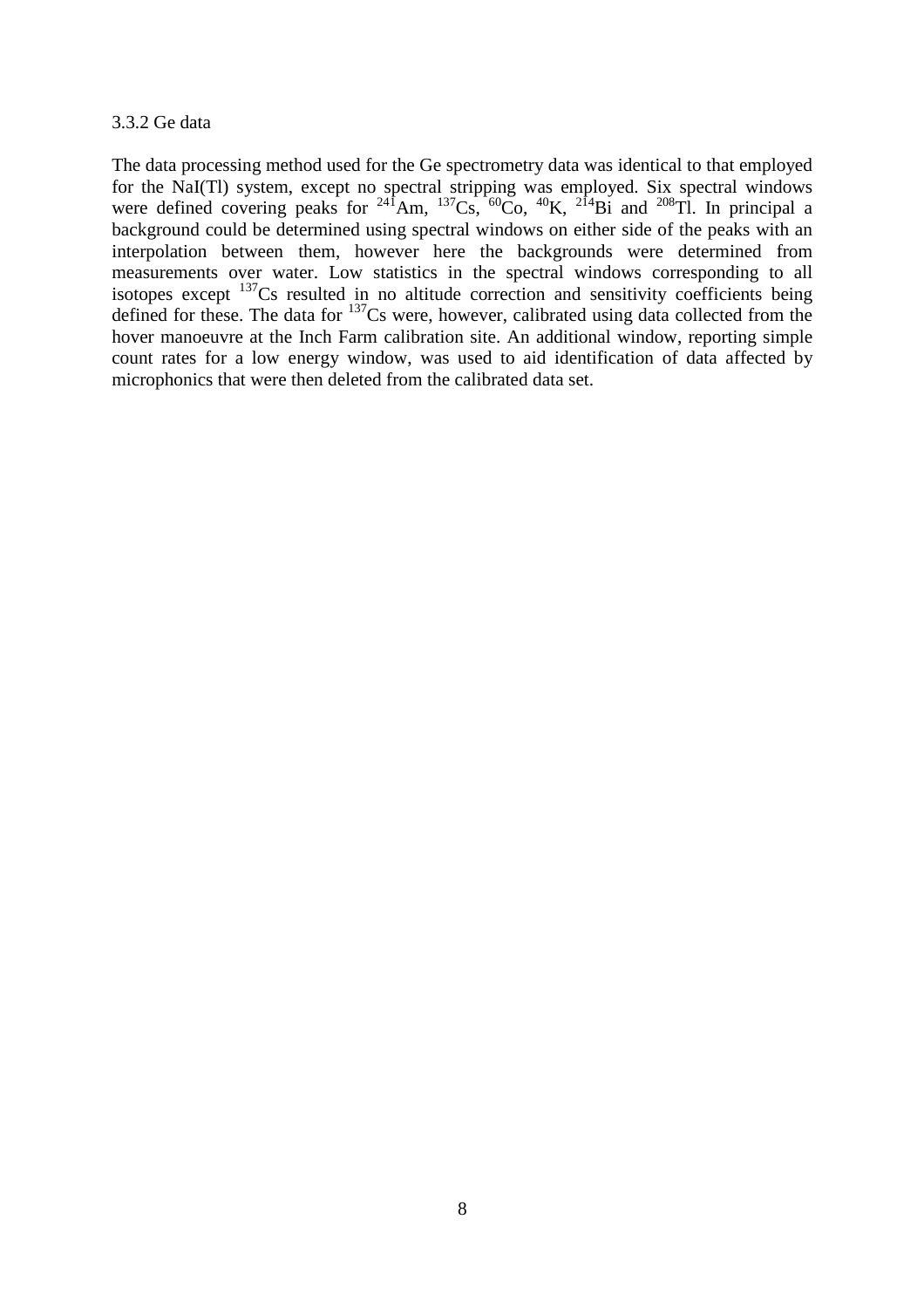## **4. Results**

The SURRC team collected data from the whole of each common area (X on the  $28<sup>th</sup>$  and  $29<sup>th</sup>$ May, Y on the  $28<sup>th</sup>$  May and Z on the  $29<sup>th</sup>$  May), the whole of composite areas F ( $29<sup>th</sup>$  and May), the whole of composite areas F ( $29<sup>th</sup>$  and  $30<sup>th</sup>$  May) and D excluding the common area already surveyed (31<sup>st</sup> May) and the northern half of area E at 1km line spacing  $(31<sup>st</sup>$  May). Details of the survey flights are given in Table 4.1. In total approximately 30000 NaI(Tl) spectra were recorded using all four crystals (with a further 4500 using 3 crystals) and 16500 GMX spectra were recorded during some 22h survey time. The data recorded using 3 NaI(Tl) crystals has not been analysed at present.

## **4.1 NaI(Tl) data**

The  $^{137}Cs$  activity per unit area and environmental dose rate determined for area X are shown in Figure 4.1. It can be seen that the highest levels of  $137Cs$  activity and dose rate are associated with the estuarine salt marshes at Wigtown and Baldoon Sands, with the River Bladnoch producing a distinct negative feature separating the two areas of salt marsh. Areas of higher  $137Cs$  activity are also observed on the higher ground to the south east of Kirkinner and around and to the south of Sorbie. The dose rate distribution in the terrestrial environment shows higher values along the western edge of the higher  $137Cs$  levels, and is associated mostly with the local geological variations rather than Chernobyl fallout. Some areas of very low dose rate to the south of Kirkinner are associated with areas of peat moss (along Dowlaton Burn and Grennan Moss).

The <sup>137</sup>Cs activity per unit area and environmental dose rate determined for area Y are shown in Figure 4.2. The  $^{137}Cs$  activity is largely confined the higher ground including Garheugh Fell, Craignarget Hill, Knock Fell, Craiglarie Fell and Challochglass Moor. Conversely, the higher dose rates are observed on the lower lying areas around Auchenmalg and the northern edge of Mochrum Fell to the south of Culshabbin, with low dose rates associated with the peat mosses around the lochs in the eastern part of the survey area. The large lochs in the eastern part of the survey area, Castle Loch and Mochrum Loch, are negative features in both the  $137$ Cs activity and dose rate distributions.

The <sup>137</sup>Cs activity per unit area and environmental dose rate determined for area Z are shown in Figure 4.3. The  $^{137}Cs$  activity levels in this area are generally very low, with relatively higher levels on the higher ground to the east of Chlenry Burn. The dose rate for this area is also very low.

The <sup>137</sup>Cs activity per unit area and environmental dose rate determined for the composite mapping areas are shown in Figure 4.4. The highest  $137Cs$  activities are associated with the salt marshes around the northern and western sides of Wigtown Bay, with elevated levels also observed on the high ground between the Water of Fleet and Wigtown Bay, Cairnsmore of Fleet and around Wigtown and Whithorn. The highest dose rates are on Cairnsmore of Fleet and the higher ground near the coast of Wigtown Bay and Whithorn.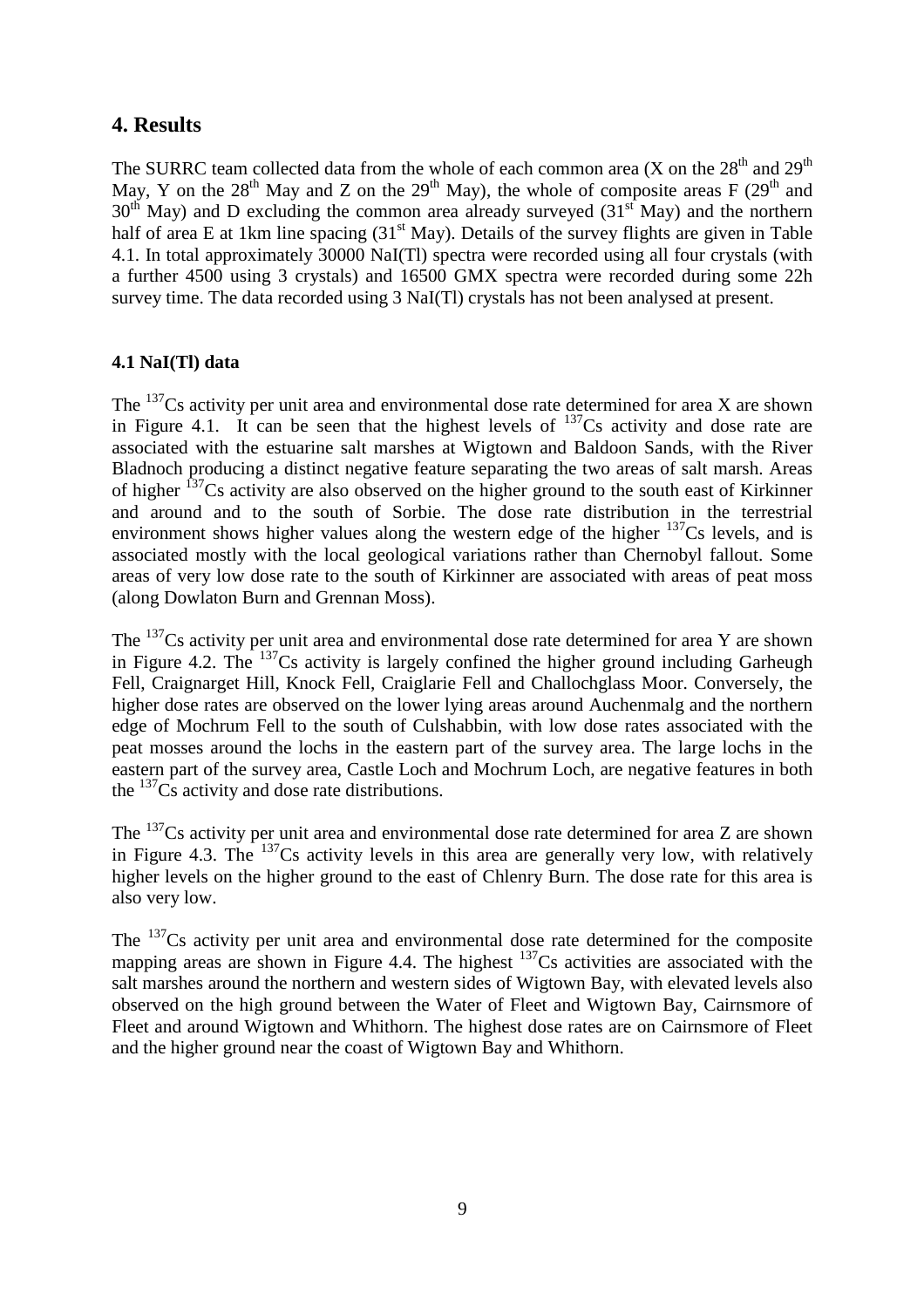| Date     | <b>Start Time</b> | End Time | No. of files | Comments                                     |
|----------|-------------------|----------|--------------|----------------------------------------------|
| 26/05/02 | 12:10             | 14:20    | 1000         | Test flight, background over Luce Bay        |
|          |                   |          |              | 14 lines of area X                           |
|          |                   |          |              | only 3 crystals used                         |
|          | 15:15             | 16:55    | 1300         | Background over Luce Bay                     |
|          |                   |          |              | Finish area X                                |
|          |                   |          |              | IF and WG calibration manoeuvres             |
|          |                   |          |              | only 3 crystals used                         |
|          | 17:40             | 18:25    | 640          | Background over Luce Bay                     |
|          |                   |          |              | 2 lines in area Y, 1 line in area Z          |
| 27/05/02 | 18:35             | 19:45    | 870          | Area Z including background                  |
|          |                   |          |              | CK calibration                               |
| 28/05/02 | 10:10             | 13:10    | 1740         | <b>Background over Luce Bay</b>              |
|          |                   |          |              | 18 lines in area Y                           |
|          | 13:15             | 16:00    | 1580         | <b>Background over Luce Bay</b>              |
|          |                   |          |              | 5 lines in area Y, 12 lines in area X        |
|          | 16:10             | 17:00    | 560          | <b>Background over Luce Bay</b>              |
|          |                   |          |              | 5 lines in area X. Problem with aircraft     |
|          | 17:45             | 18:55    | 720          | 5 lines in area X.                           |
|          |                   |          |              | IF and WG calibration (no GPS)               |
| 29/05/02 | 10:00             | 12:00    | 1000         | <b>Background over Luce Bay</b>              |
|          |                   |          |              | 4 lines in area X, 8 lines in area Z         |
|          |                   |          |              | CK calibration                               |
|          | 14:00             | 16:15    | 1450         | 7 lines in area F                            |
|          | 17:00             | 18:40    | 1100         | 6 lines in area F                            |
| 30/05/02 | 09:30             | 11:10    | 960          | 7 lines in area F                            |
|          | 12:00             | 13:10    | 680          | 5 lines in area F                            |
|          | 16:50             | 18:05    | 860          | 4 lines in area F, gap in area X free flight |
| 31/05/02 | 09:20             | 12:10    | 2090         | 10 lines in area D (north of area X)         |
|          |                   |          |              | area D south of area X free flight           |
|          |                   |          |              | radar altimeter failure                      |
|          | 16:00             | 17:50    | 1360         | 9 lines of area E (1km line spacing)         |
|          |                   |          |              | 1 line of area D                             |

**Table 4.1:** Summary of survey flights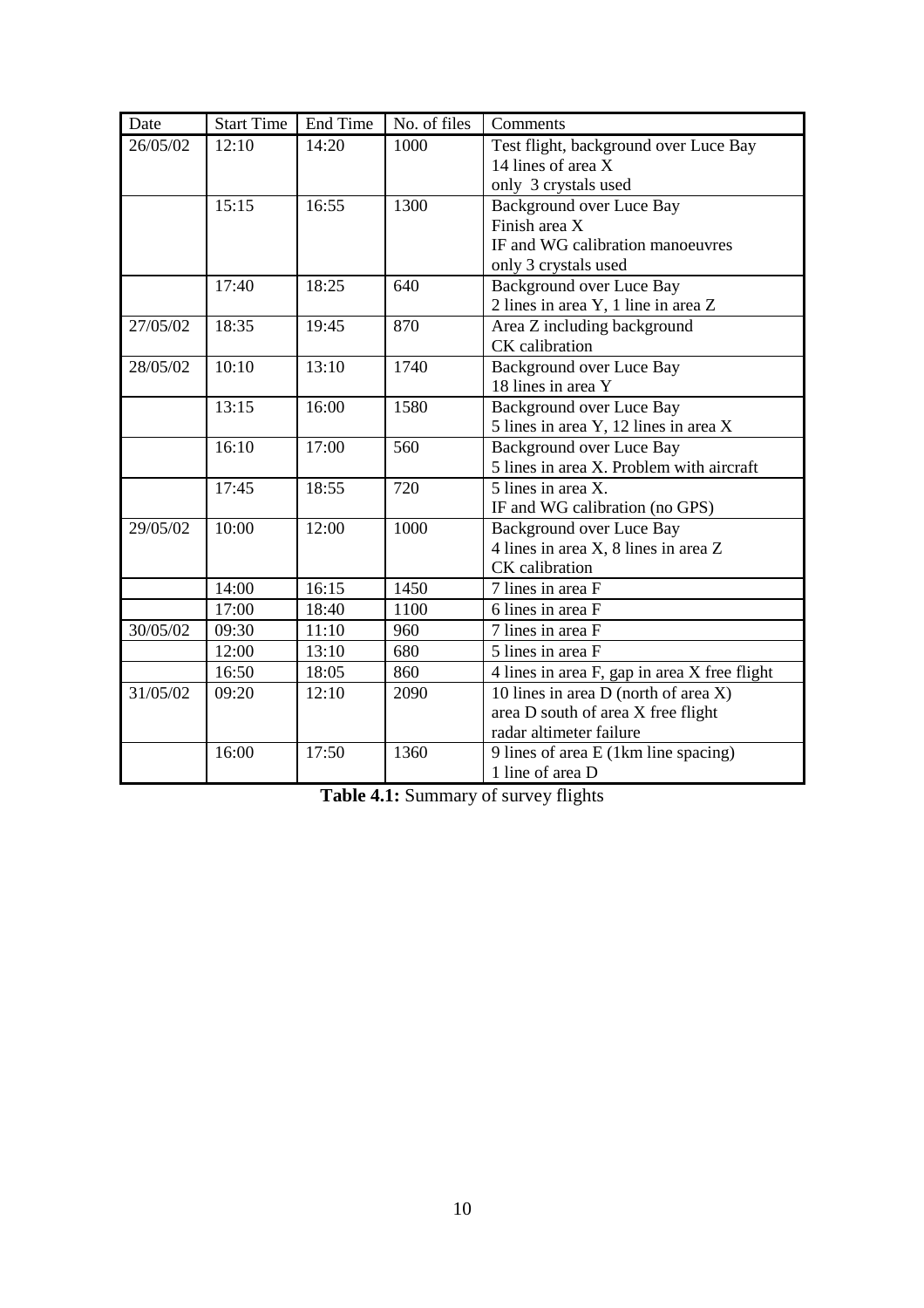

Figure 4.1: <sup>137</sup>Cs and dose rate distributions determined from NaI(Tl) data, in area X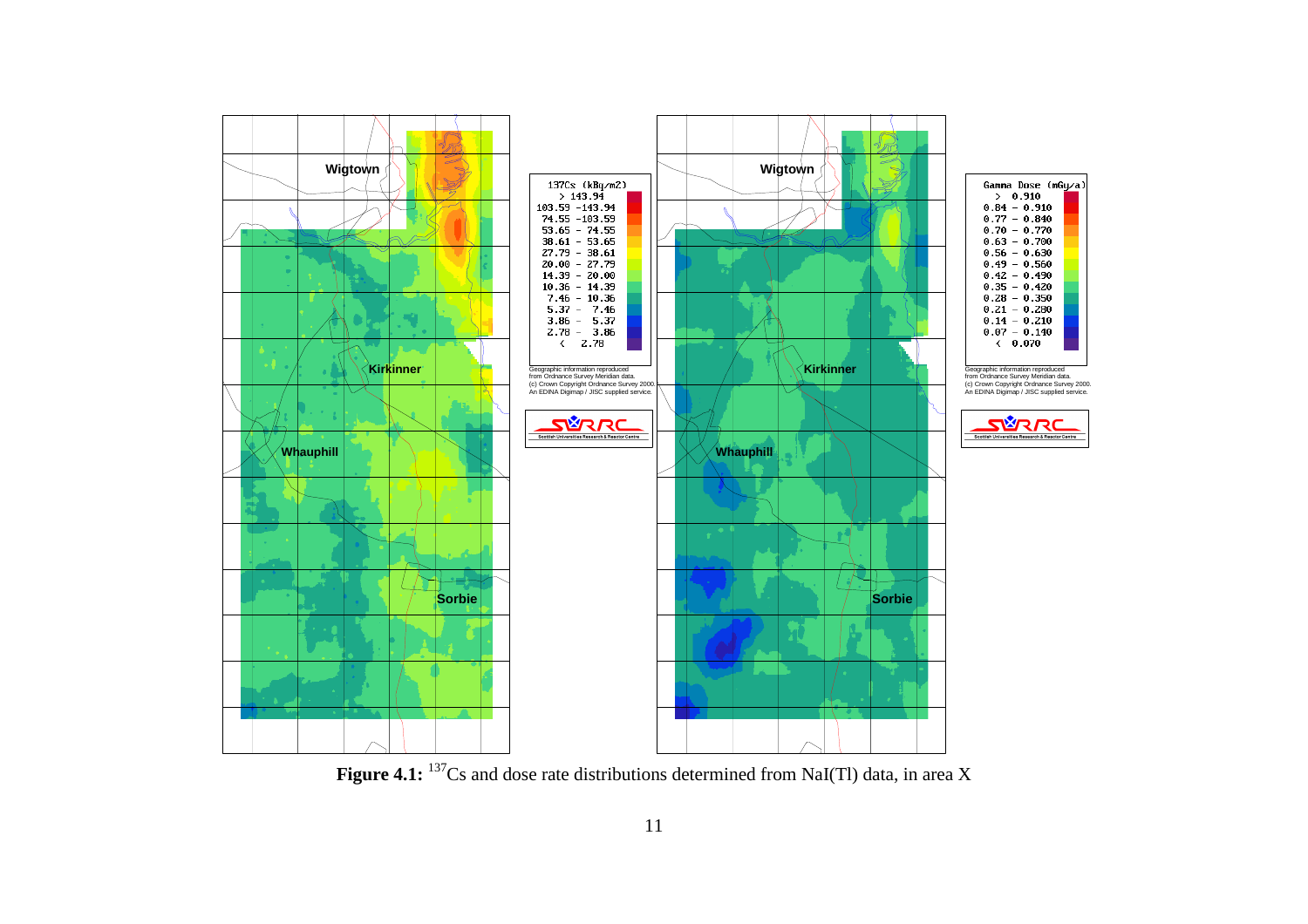

Figure 4.2: <sup>137</sup>Cs and dose rate distributions determined from NaI(Tl) data, in area Y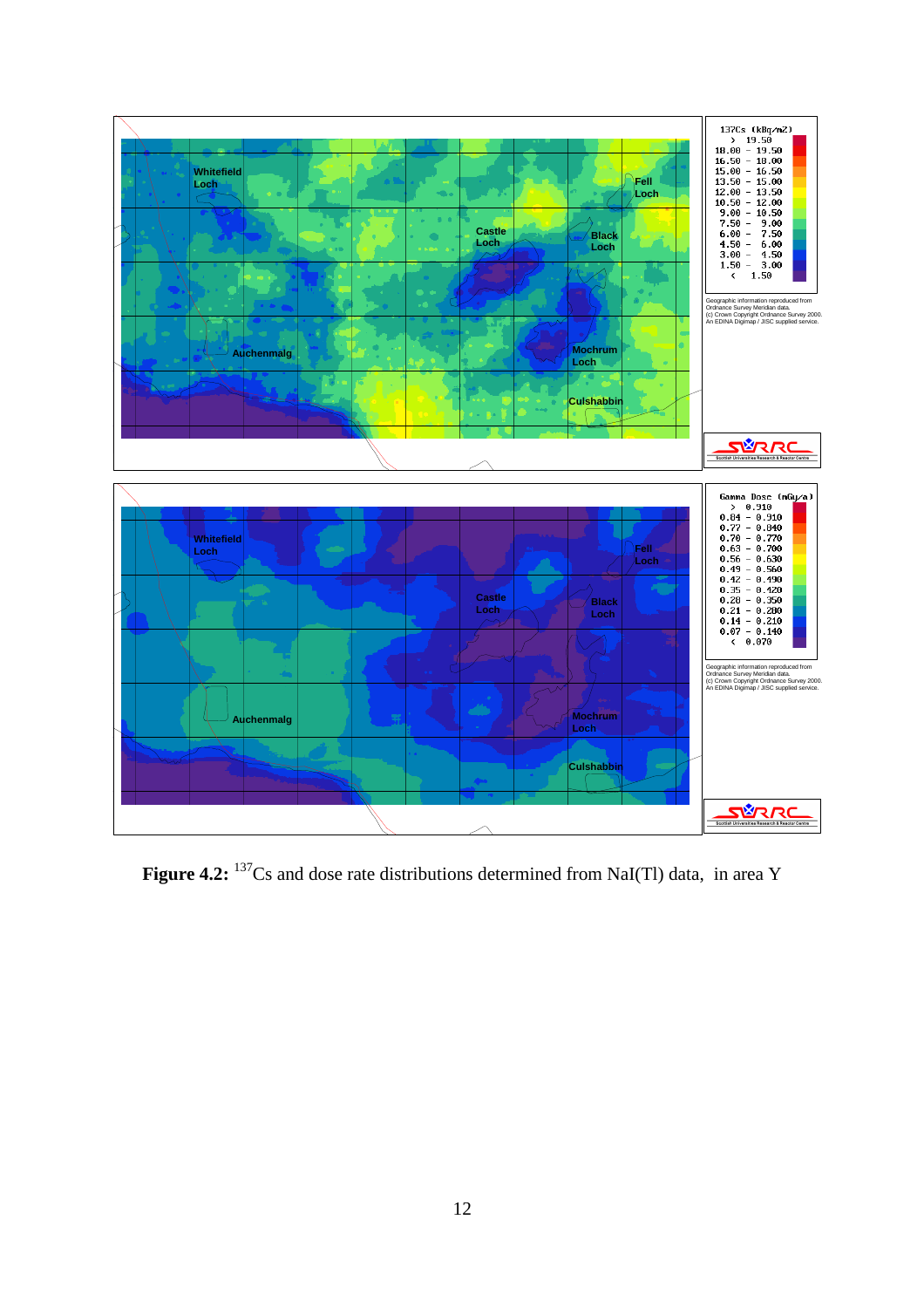

Figure 4.3: <sup>137</sup>Cs and dose rate distributions determined from NaI(Tl) data, in area Z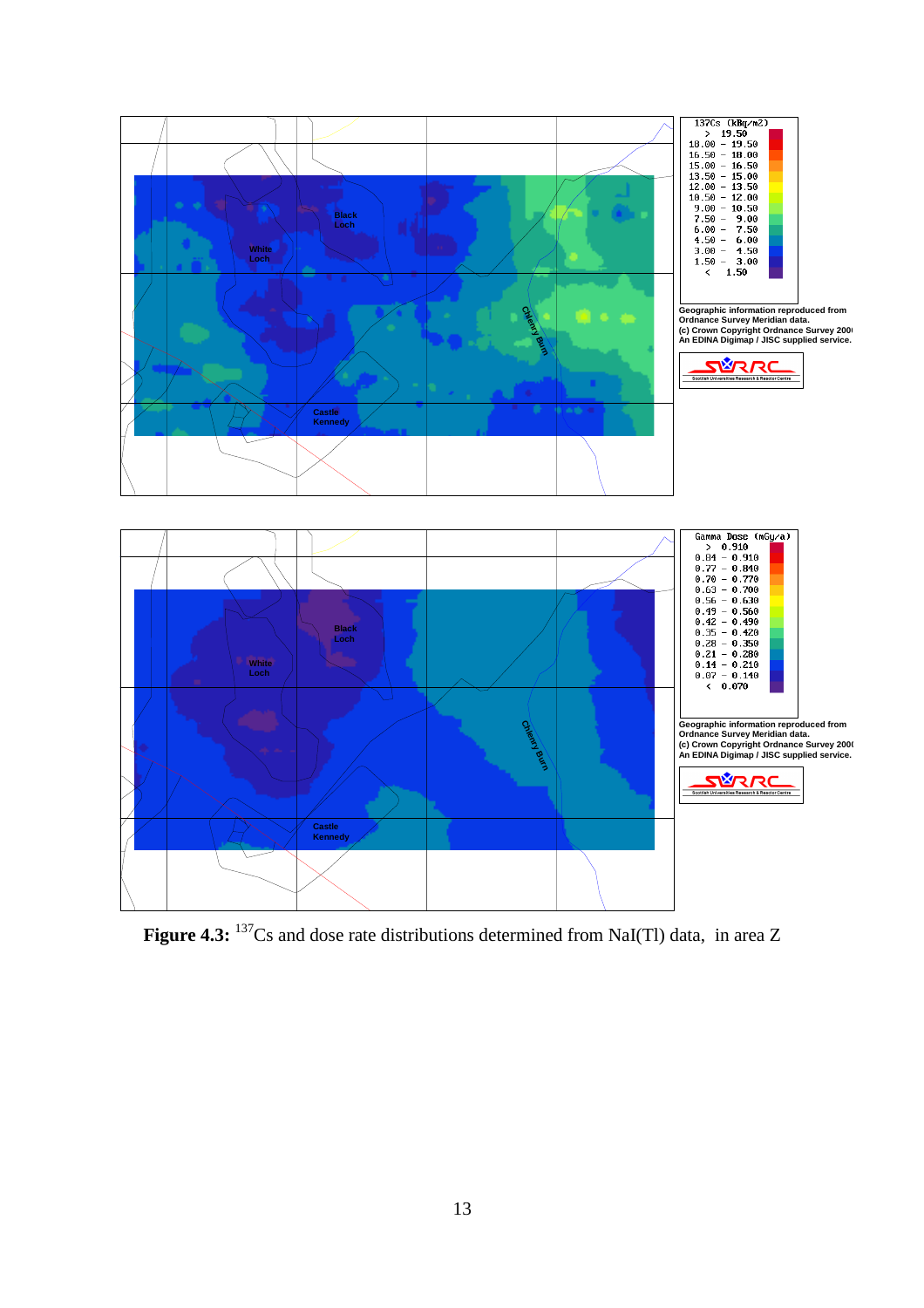

**Figure 4.4:** <sup>137</sup>Cs and dose rate distributions determined from NaI(Tl) data, for the composite areas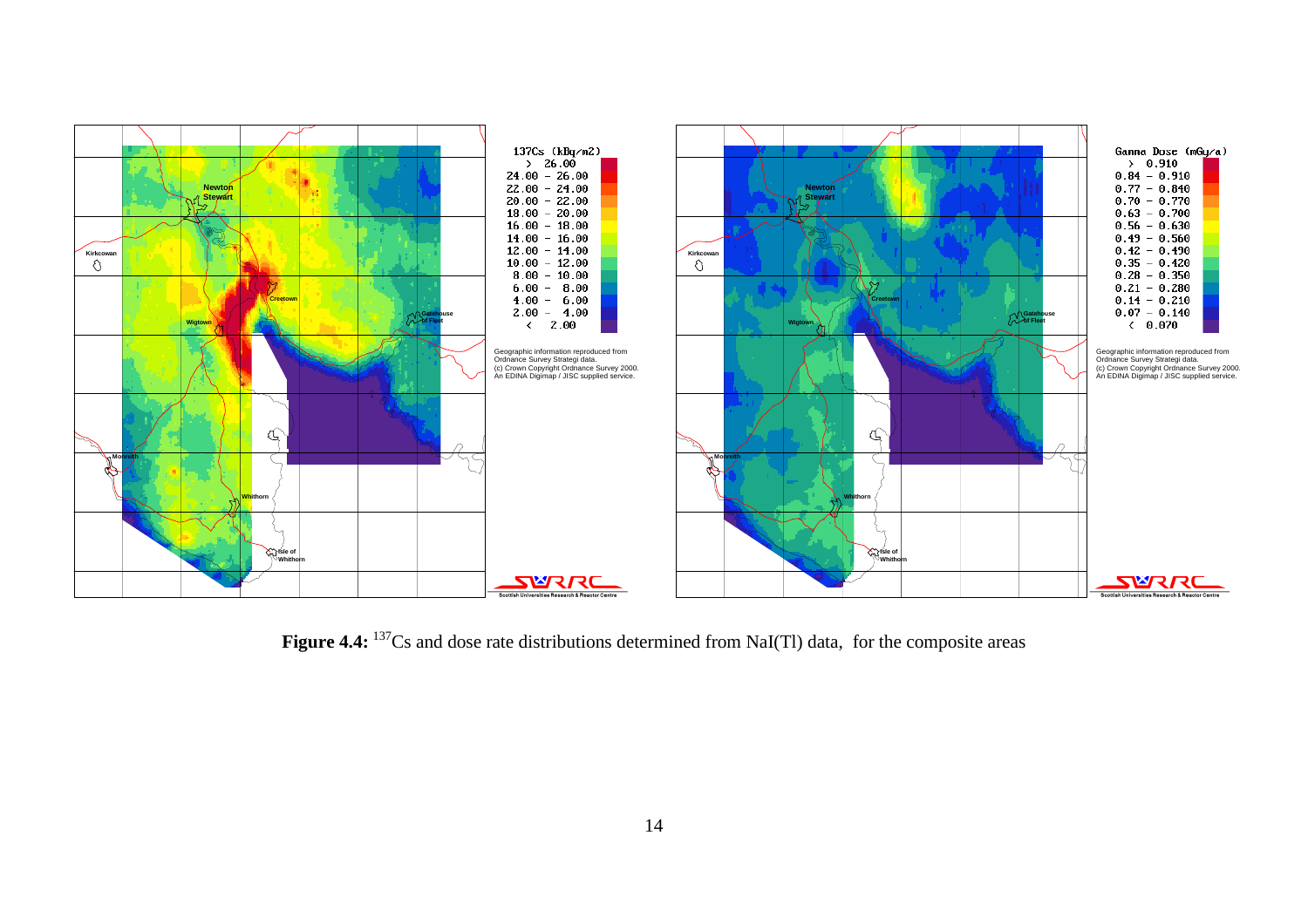#### **4.2 Ge data**

The  $137$ Cs distributions in areas X, Y and Z determined from the Ge spectrometry data are shown in Figures 4.5-4.7. In all these areas the overall pattern of the  $137\text{Cs}$  distribution is very similar to that determined from the NaI(Tl) systems. There are, however, some noticeable differences in the levels determined. The Ge system gives significantly lower activity per unit area on the salt marsh in area X, and higher activities in areas Y and Z.



**Figure 4.5:** <sup>137</sup>Cs distribution in area X determined from the Ge spectrometry data.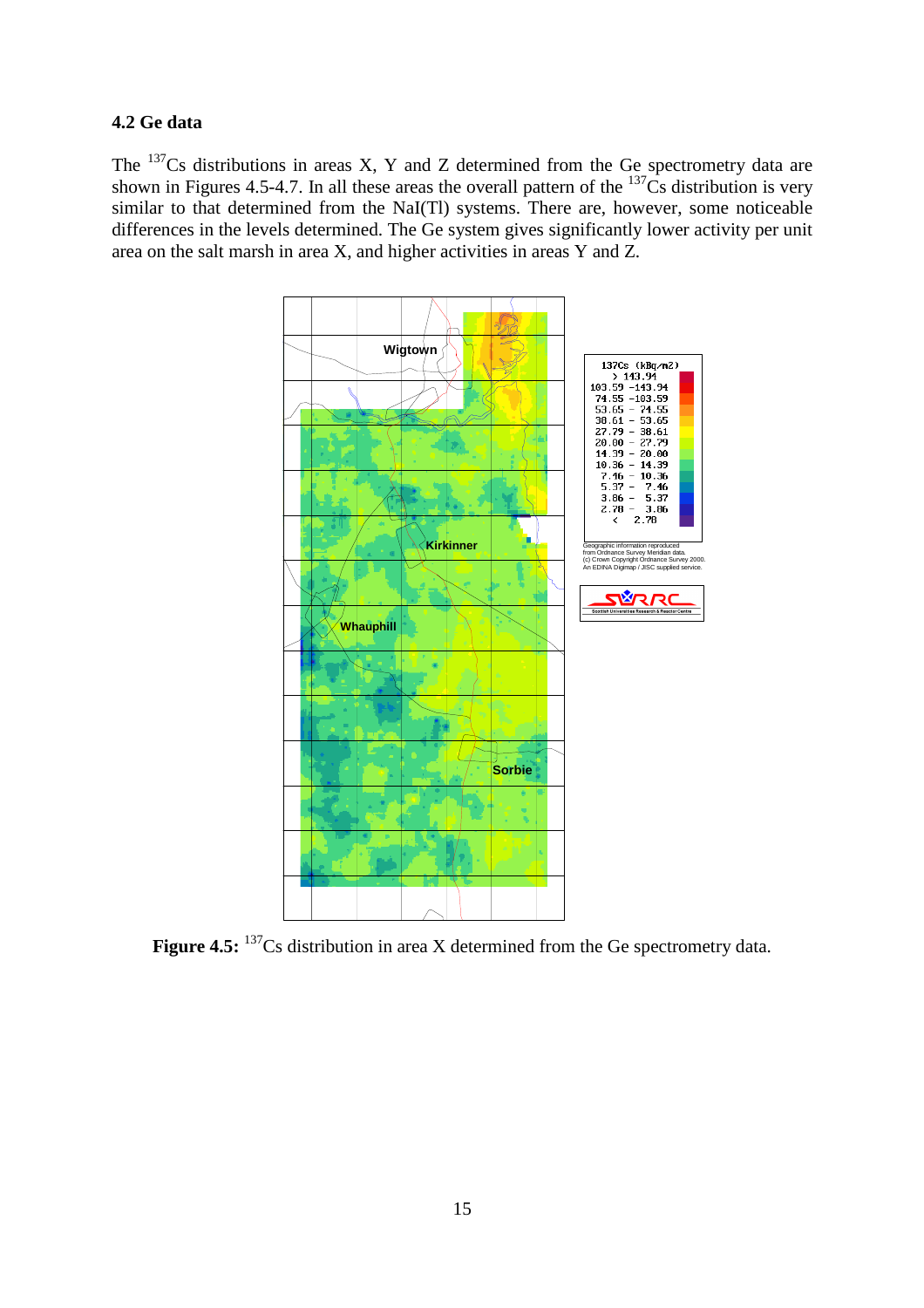

Figure 4.6: <sup>137</sup>Cs distribution in area Y determined from the Ge spectrometry data



Figure 4.7: <sup>137</sup>Cs distribution in area Z determined from the Ge spectrometry data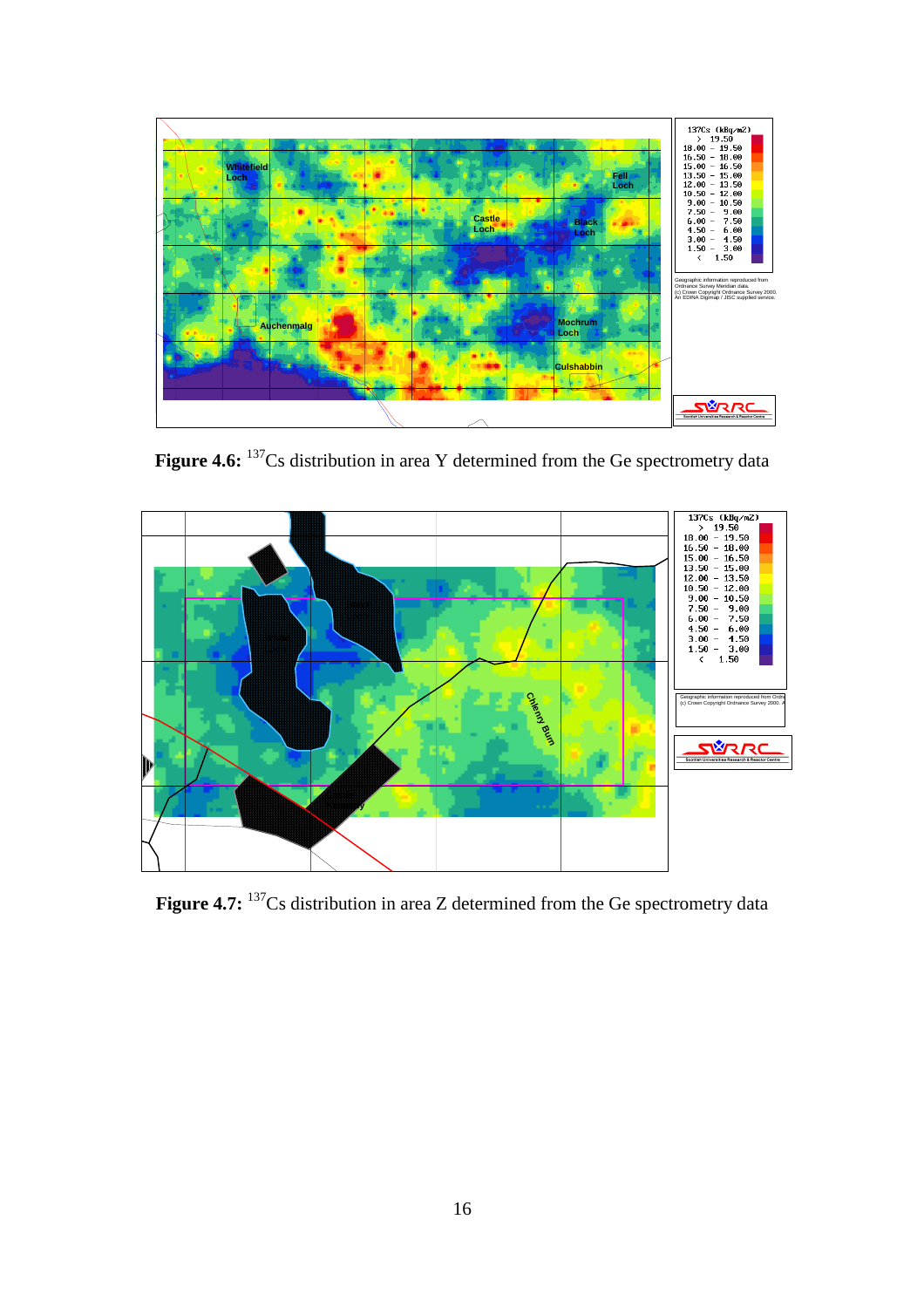# **5. Conclusions**

The SURRC AGS team successfully participated in the ECCOMAGS Project Resume 2002 exercise held between  $24^{\text{th}}$  May and  $4^{\text{th}}$  June in Dumfries and Galloway, SW Scotland. During the course of the exercise, data was collected from an area of approximately 800  $\text{km}^2$ , comprising the three calibration sites, the three common areas and 2½ of the composite mapping areas. This amounted to some 30000 NaI(Tl) and 16500 GMX spectra, collected in 22 hours of survey time.

The NaI(Tl) data were processed and mapped during the exercise, and the resulting calibrated data files for <sup>137</sup>Cs activity per unit area and dose rate along with maps and the full spectral data were submitted to the exercise coordinators prior to the end of the exercise. The GMX data were analysed after the exercise, and submitted to the coordinators in January 2003.

With the exception of a few minor bugs with the software that were fixed during the exercise, the upgraded detector system performed very well. The data produced compare very well to the other European AGS teams and the ground based measurements.

Some differences between the NaI(Tl) and GMX results have been noted, specifically in areas of low  $137Cs$  activity and localised features, reflecting differences in the angular response of the detector systems and the significantly lower efficiency of the GMX system.